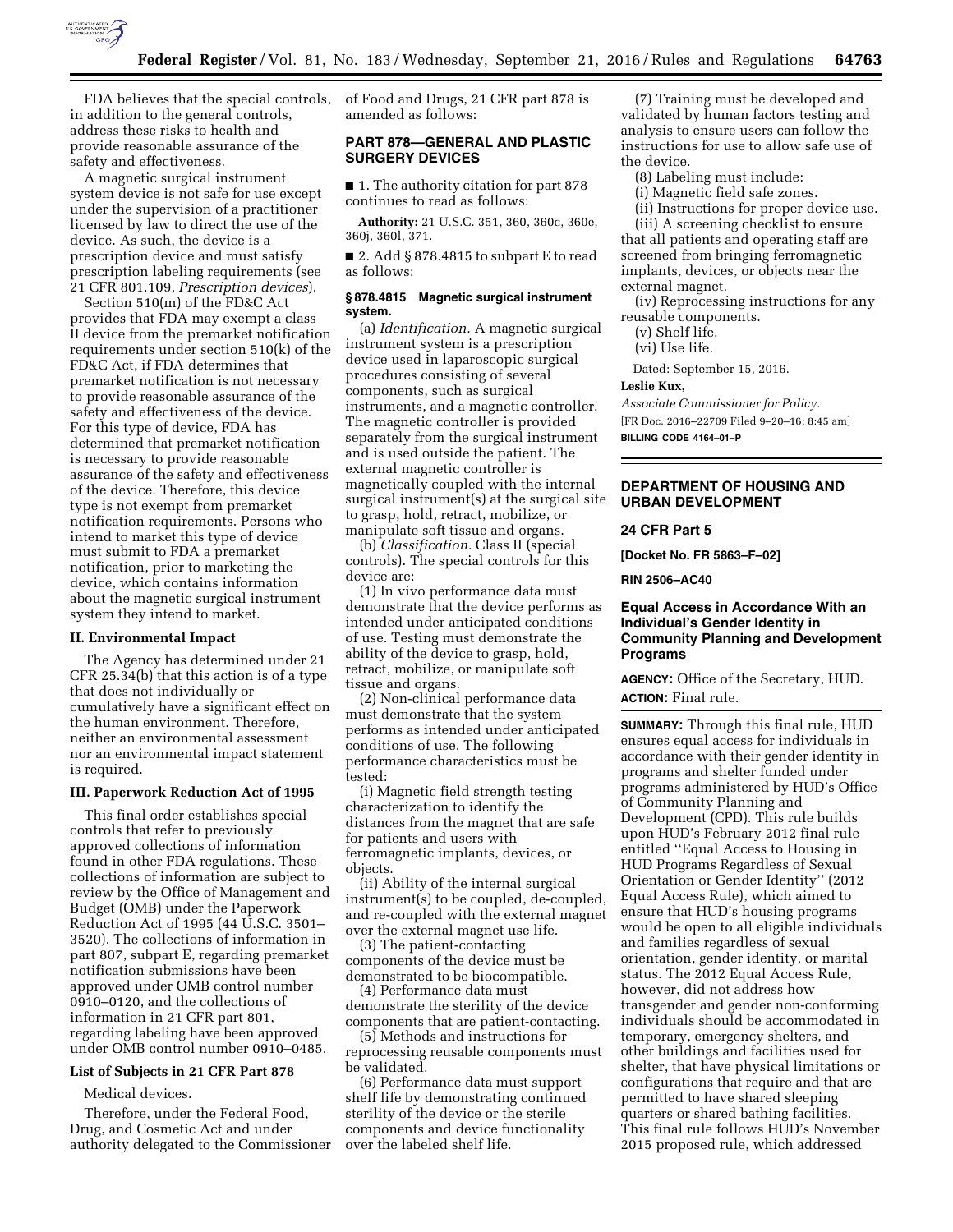this issue and solicited public comment on measures to ensure that recipients and subrecipients of CPD funding—as well as owners, operators, and managers of shelters and other buildings and facilities and providers of services funded by CPD—grant equal access to such facilities and services to individuals in accordance with an individual's gender identity.

This rule amends HUD's definition of "gender identity" to more clearly reflect the difference between actual and perceived gender identity and eliminates the prohibition on inquiries related to sexual orientation or gender identity, so that service providers can ensure compliance with this rule. The removal of the prohibition on inquiries related to sexual orientation or gender identity does not alter the requirement to make housing assisted by HUD and housing insured by the Federal Housing Administration (FHA) available without regard to actual or perceived sexual orientation or gender identity. Lastly, without changing the scope of the requirement to provide equal access without regard to sexual orientation, this rule makes a technical amendment to the definition of ''sexual orientation,'' which HUD adopted from the Office of Personnel Management's (OPM) definition of the term in 2012, to conform to OPM's current definition.

In order to ensure that individuals are aware of their rights to equal access, HUD is publishing elsewhere in this issue of the **Federal Register** for public comment, in accordance with the Paperwork Reduction Act of 1995, a document entitled ''Equal Access Regardless of Sexual Orientation, Gender Identity, or Marital Status'' for owners or operators of CPD-funded shelters, housing, facilities, and other buildings to post on bulletin boards and in other public spaces where information is typically made available.

**DATES:** *Effective:* October 21, 2016.

**FOR FURTHER INFORMATION CONTACT:**  Norm Suchar, Director, Office of Special Needs Assistance Programs, Office of Community Planning and Development, Department of Housing and Urban Development, 451 7th Street SW., Washington, DC 20410–7000; telephone number 202–708–4300 (this is not a tollfree number). Persons with who are deaf or hard of hearing or have speech impairments can access this number through TTY by calling the Federal Relay Service at 800–877–8339 (this is a toll-free number).

#### **SUPPLEMENTARY INFORMATION:**

#### **I. Background**

### *A. HUD's Previous Efforts To Ensure Equal Access*

On February 3, 2012, at 77 FR 5662, HUD issued its 2012 Equal Access Rule, which defined the terms ''sexual orientation'' and ''gender identity,'' and required that HUD-assisted housing, including all housing funded by CPD, and housing insured by FHA be made available to individuals and families without regard to actual or perceived sexual orientation, gender identity, or marital status. The 2012 Equal Access Rule also generally prohibited inquiries into sexual orientation or gender identity for the purpose of determining eligibility for, or availability of, such housing. In the 2012 Equal Access Rule, HUD declined to adopt a national policy on the placement of transgender persons in temporary, emergency shelters with shared sleeping quarters or shared bathing facilities, deciding instead to conduct research and monitor its programs to determine whether additional guidance or national policy was needed to ensure equal access for transgender and gender nonconforming persons.1 HUD also decided to conduct a similar review to determine whether additional guidance was needed with regard to the prohibition on inquiries.

As a result of its review, HUD determined that the 2012 Equal Access Rule did not adequately address the significant barriers faced by transgender and gender nonconforming persons when accessing temporary, emergency shelters and other facilities with physical limitations or configurations that require and are permitted to have shared sleeping quarters or bathing facilities. Specifically, HUD found that transgender and gender nonconforming persons continue to experience significant violence, harassment, and discrimination in attempting to access programs, benefits, services, and accommodations. For instance, at a listening session on lesbian, gay, bisexual, and transgender (LGBT) issues conducted with the U.S. Interagency Council on Homelessness, homeless service providers reported that transgender persons are often discriminatorily excluded from shelters or face dangerous conditions in the shelters that correspond to their sex assigned at birth. Some commenters reported that, if given the choice between a shelter designated for assigned birth sex or sleeping on the

streets, many transgender shelterseekers would choose the streets.

HUD also investigated individual cases where transgender persons were not provided equal access as required by the 2012 Equal Access Rule, or they faced unlawful discrimination under the Fair Housing Act. HUD also reviewed national research that revealed that lack of access to shelter for transgender and gender nonconforming persons, particularly those who were also homeless youths, was a pervasive problem and reviewed the efforts of other Federal agencies to provide equal access to transgender and gender nonconforming persons. HUD found that multiple agencies prohibit discrimination on the basis of sexual orientation and gender identity and also require that grant recipients treat transgender persons consistent with their gender identity. Specifically, HUD found guidance from other Federal agencies supporting the position that grant recipients could accommodate transgender individuals in accordance with their gender identity in Federal programs, including those program that funded single-sex facilities.

On February 20, 2015, CPD issued guidance, entitled ''Appropriate Placement for Transgender Persons in Single-Sex Emergency Shelters and Other Facilities'' (CPD–15–02), which applied to the following CPD programs: Housing Opportunities for Persons With AIDS (HOPWA), Emergency Solutions Grants (ESG), and Continuum of Care (CoC). This guidance clarified that HUD expected recipients and subrecipients under these programs to base placement decisions on the gender with which a person identifies—and not on another person's stereotype-based complaints taking into consideration health and safety concerns and giving serious consideration to the transgender or gender nonconforming person's own personal health and safety concerns. The guidance also outlined best practices for providers.

#### *B. The November 2015 Proposed Rule*

On November 20, 2015, at 80 FR 72642, following careful review of information about the treatment of transgender persons in temporary, emergency shelters, HUD proposed a second Equal Access rule, entitled ''Equal Access in Accordance with an Individual's Gender Identity in Community Planning and Development Programs'' (CPD Equal Access). In this rulemaking, HUD proposed to add a new section to its regulations in 24 CFR part 5 that would require recipients and subrecipients of assistance under CPD programs—as well as owners, operators,

<sup>1</sup> Gender nonconforming persons are persons who do not follow other people's ideas or stereotypes about how they should look or act based on their sex assigned at birth.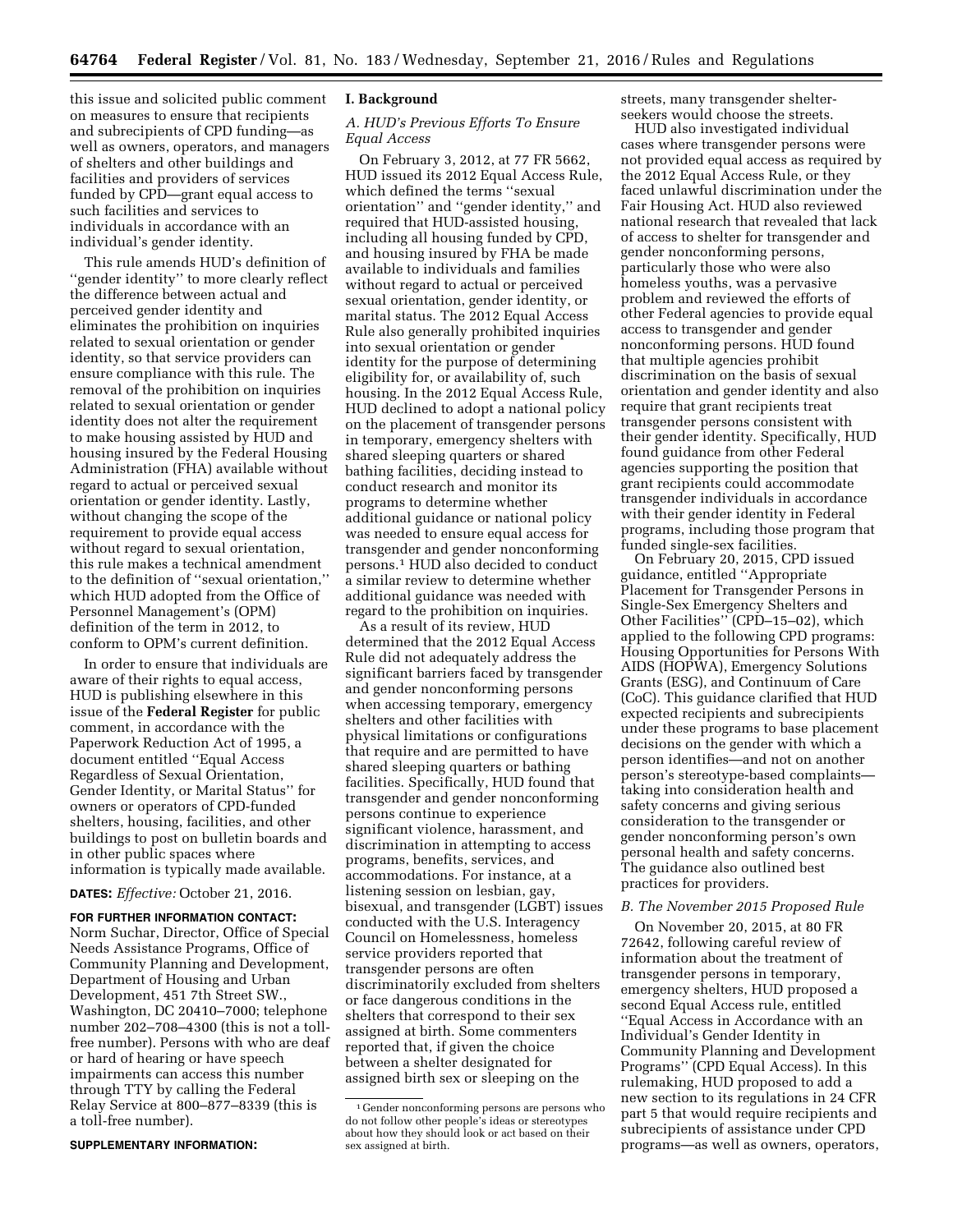and managers of shelters and other buildings and facilities and providers of services funded in whole or in part by CPD programs—to provide equal access to programs, benefits, services, and accommodations in accordance with an individual's gender identity.

Specifically, the rule proposed to add to 24 CFR part 5 a new § 5.106, which would contain equal access provisions tailored to CPD programs. Section 5.106(a) proposed to identify the scope of its coverage as including recipients and subrecipients of assistance under the following CPD programs: HOME Investment Partnerships (HOME) (24 CFR part 92), Community Development Block Grant (CDBG) (24 CFR part 570), HOPWA (24 CFR part 574), ESG (24 CFR part 576), CoC (24 CFR part 578), as well as owners, operators, managers of shelters and other buildings and facilities and providers of services funded in whole or in part by any of these programs.

Section 5.106(b) proposed to require CPD recipients, subrecipients, owners, operators, managers, and providers to establish or amend, as necessary, and administer program admissions, occupancy, and operating policies and procedures, including policies and procedures to protect individuals' privacy and security, so that equal access to programs, shelters, other buildings and facilities, benefits, services, and accommodations are provided to individuals in accordance with their gender identity. That section also proposed to require that such equal access be provided in a manner that affords equal access to the individual's family.

Section 5.106(c) proposed to require that the placement and accommodation of individuals in facilities that are permitted to be single-sex must be made in accordance with the individual's gender identity. The proposed rule provided that, under narrow circumstances, a written case-by-case determination could be made as to whether an alternative accommodation is necessary to ensure health and safety. The proposed rule contained a prohibition for such a determination to be based solely on a person's actual or perceived gender identity or on complaints of other shelter residents when those complaints are based on actual or perceived gender identity. It also proposed to prohibit the denial of appropriate placement based on a perceived threat to health or safety that can be mitigated some other, less burdensome way (*e.g.,* by providing the transgender shelter seeker the option to use single occupant bathing facilities). Lastly, the rule proposed that, to avoid

unwarranted denials of placement in accordance with an individual's gender identity, decisions to provide accommodations based on concern for the health and safety of the individual seeking accommodations should be based on the individual's own request to be otherwise accommodated.

Section 5.106(d) proposed to require that when a case-by-case determination based on health and safety is made under § 5.106(c), the entity providing the alternative accommodation must provide either (1) equivalent alternative accommodation, benefits, and services or (2) a referral to a comparable alternative program with availability that meets the needs of the individual.

Section 5.106(e) proposed to require recipients, subrecipients, or providers to keep records of compliance with paragraphs (b) and the case-by-case determinations under paragraph (c) of this section, including the facts, circumstances, and reasoning relied upon that lead to any alternative admission, accommodation, benefit, or service to an individual and the individual's family; the facts and circumstances regarding the opportunities to access alternative accommodations provided to an individual and the individual's family; and the outcomes regarding referral to an alternative program of an individual and the individual's family.

In addition, the rule proposed to amend the definition of ''gender identity'' at § 5.100 to separate the definitions of ''actual'' and ''perceived'' gender identity. In brief, the rule proposed to replace HUD's current definition, which mirrored the definition in the Matthew Shepard/ James Byrd Hate Crimes Prevention Act of 2009 (Public Law 114–38, approved October 28, 2009) and instead adopt a definition that clarified the difference between actual and perceived gender identity.

Lastly, the proposed rule sought to remove the prohibition on inquiries provision at  $\S 5.105(a)(2)(ii)$ , which prohibited providers in most circumstances from asking individuals their sexual orientation or gender identity. HUD reasoned that the provision raised several legitimate questions about implementation, and its removal would allow temporary, emergency shelters or other buildings and facilities with physical limitations or configurations that require and are permitted to have shared sleeping quarters or shared bathing facilities to ask an individual's gender identity for nondiscriminatory purposes, such as to determine the appropriate placement for the individual or the number of

bedrooms to which a household is entitled.

## *C. Recent Developments in the Interpretation of Federal Law and Applicable Research*

After HUD issued the November 2015 proposed rule, the Center for American Progress released a new study specifically focusing on discrimination experienced by transgender individuals seeking access to shelters, the Department of Justice (DOJ) and the Department of Education issued guidance for educators on providing equal access for transgender students in schools, and the Department of Health and Human Services issued a final rule to ensure equal access to health programs and activities administered by that Department or established under title I of the Affordable Care Act.

On January 7, 2016, the Center for American Progress released the results of a discrimination telephone test, carried out across four States, that measured the degree to which transgender homeless women can access a shelter in accordance with their gender identity, as well as the types of discrimination and mistreatment they face in the process.2 The study consisted of 100 phone calls to homeless shelters in four States, over 3 months, by testers who identified themselves as transgender women seeking access to both women's shelters and general shelters. The study found that only 30 percent of the shelters contacted by the testers were willing to house the transgender women with other women, 13 percent offered to house the transgender women in isolation or with men, 21 percent refused service altogether, and another 21 percent were unsure or unclear as to whether they could house transgender women with other women. The survey results also found that women's shelters were more likely to provide services consistent with an individual's gender identity than were mixed gender shelters. During interactions on the phone with shelter employees, testers experienced the following: they were often referred to using the wrong gender or shelter employees made other statements to discredit their gender identity, shelter employees made references to the testers' genitalia or to surgery as requirements for appropriate housing, and shelter employees stated

<sup>2</sup>Caitlin Rooney, et al., Center for American Progress and the Equal Rights Center *Discrimination Against Transgender Women Seeking Access to Homeless Shelters,* January 7, 2016, available at: *https://* 

*cdn.americanprogress.org/wp-content/uploads/ 2016/01/06113001/HomelessTransgender.pdf.*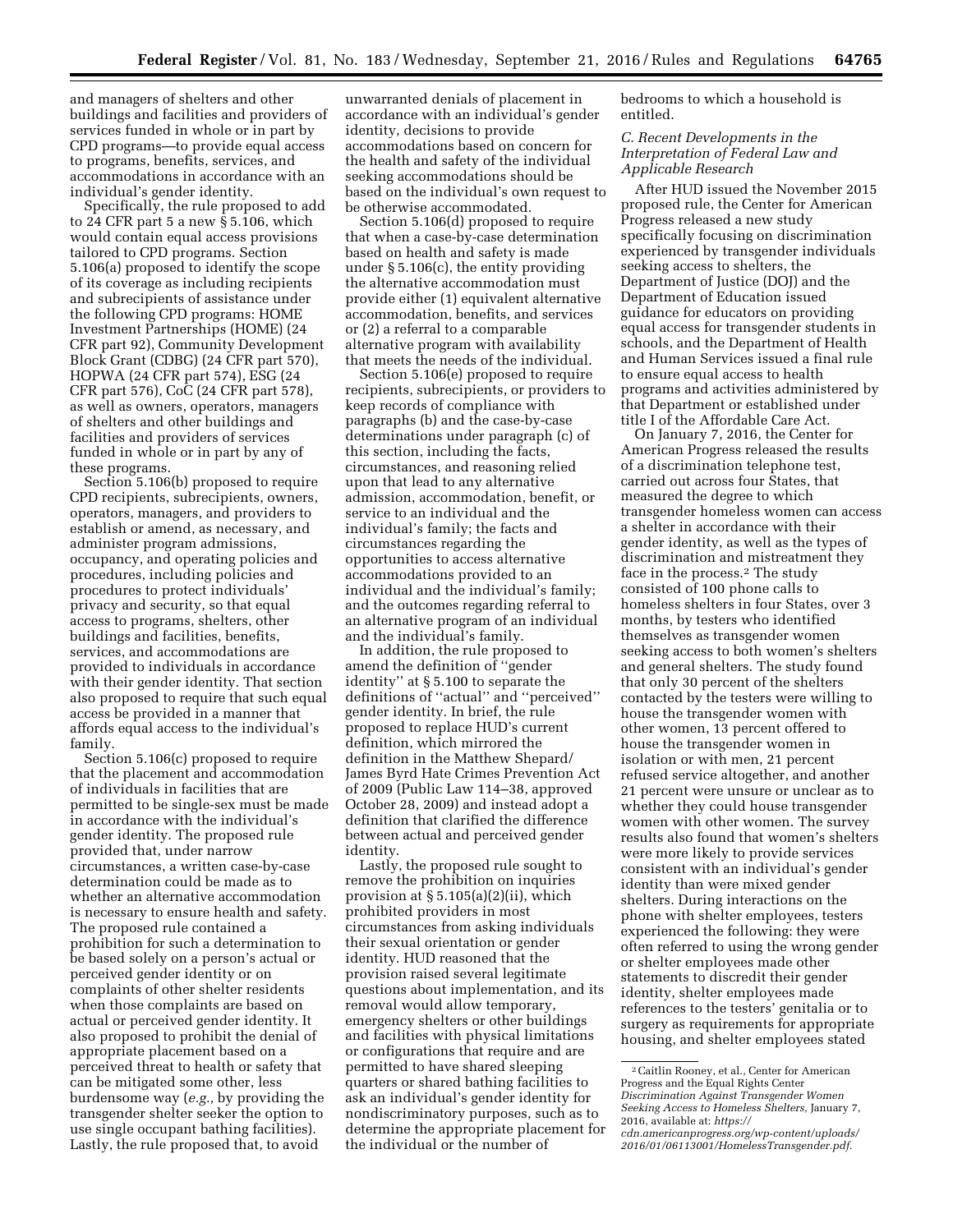that other residents would be made uncomfortable or unsafe by the tester. Of the shelters called, 27 percent had received HUD funds at some point.

In May 2016, DOJ and the Department of Education released guidance summarizing the legal obligations of schools regarding transgender students.<sup>3</sup> The guidance specifically emphasizes that schools must ''treat a student's gender identity as the student's sex for purposes of Title IX and its implementing regulations.'' In sexsegregated activities and facilities, transgender students ''must be allowed to participate in such activities and access such facilities consistent with their gender identity.'' The guidance also requires schools to provide a safe environment for all students, including transgender students, and requires that schools treat students consistent with their gender identity regardless of records or identification documents indicating a different sex.

Also in May 2016, the Department of Health and Human Services issued final regulations entitled ''Nondiscrimination in Health Programs and Activities,'' which implement section 1557 of the Affordable Care Act.4 Section 1557 prohibits discrimination in health programs and activities on the basis of sex, and the rule provides that ''a covered entity shall treat individuals consistent with their gender identity, except that a covered entity may not deny or limit health services that are ordinarily or exclusively available to individuals of one sex, to a transgender individual based on the fact that the individual's sex assigned at birth, gender identity, or gender otherwise recorded is different from the one to which such health services are ordinarily or exclusively available.''

### **II. Changes Made at the Final Rule Stage**

In response to public comment and upon further consideration by HUD of the issues presented in this rulemaking, HUD makes the following changes at this final rule stage:

In § 5.100, the proposed definition of ''perceived gender identity'' is modified so that the definition states that ''perceived gender identity'' means the gender with which a person is perceived to identify based on that person's appearance, behavior, expression, other gender-related characteristics, sex

assigned at birth, or identification in documents. This change was made in response to public comments stating that transgender persons often face difficulty in being accommodated in accordance with their gender identity because it is difficult to obtain identity documents that accurately list their gender identity. The words ''identified in documents'' were added to the definition to make clear that the identification of gender or sex on an individual's identity document may be different than a person's actual gender identity. The definition of ''gender identity'' in the final rule, which is unchanged from the proposed rule, makes clear that ''gender identity'' means the gender with which a person identifies, regardless of the sex assigned to that person at birth and regardless of the person's perceived gender identity. Reading these definitions together, ''gender identity'' is therefore determined regardless of the gender identified on an individual's identity documents.

This rule also makes a technical amendment to the definition of ''sexual orientation.'' The 2012 Equal Access Rule defined ''sexual orientation'' as ''homosexuality, heterosexuality, or bisexuality,'' following a definition that OPM used in the context of the Federal workforce in its publication ''Addressing Sexual Orientation in Federal Civilian Employment: A Guide to Employee Rights.'' OPM's publication was revised in June 2015, and HUD is amending its definition to conform to the new OPM definition, which is ''sexual orientation means one's emotional or physical attraction to the same and/or opposite sex.'' (See *https:// www.opm.gov/policy-data-oversight/ diversity-and-inclusion/referencematerials/addressing-sexualorientation-and-gender-identitydiscrimination-in-federal-civilianemployment.pdf.*) This change in definition does not change the coverage provided by the prior definition but is simply intended to use terminology that is up-to-date.

In  $\S 5.105(a)(2)$ , HUD adopts the proposal to eliminate the inquiries provision in § 5.105(a)(2)(ii). With the removal of § 5.105(a)(2)(ii), § 5.105(a)(2)(i) is redesignated as § 5.105(a)(2).

In § 5.106, HUD makes several changes. HUD has changed the heading of this section from ''Providing access in accordance with the individual's gender identity in community planning and development programs'' to ''Equal access in accordance with the individual's gender identity in community planning and development

programs.'' Although this is not a substantive change, the change appropriately emphasizes that the purpose of the rule is equal access in accordance with an individual's gender identity in CPD programs generally. Equal access ensures that, when consideration of sex is prohibited or not relevant, individuals will not be discriminated against based on actual or perceived gender identity, and where legitimate consideration of sex or gender is appropriate, such as in a facility providing temporary, short term shelter that is not covered by the Fair Housing Act 5 and which is legally permitted to operate as a single-sex facility,<sup>6</sup> the individual's own self-identified gender identity will govern.

Section 5.106(a) is revised at the final rule stage to clarify that § 5.106 applies to recipients and subrecipients of assistance from CPD, which include the specific programs identified at the proposed rule stage (HOME, CDBG, HOPWA, ESG, and CoC), as well as to the Housing Trust Fund program (with regulations at 24 CFR part 93) and the Rural Housing Stability Assistance Program (with regulations to be codified in 24 CFR part 579). As noted throughout the proposed rule, the rule was always intended to apply to recipients and subrecipients of CPD programs, as well as those who administer programs and services and provide temporary, emergency shelter funded by CPD programs, and HUD did not intend to exclude the new Housing Trust Fund and Rural Housing Stability

6Temporary, emergency shelters and other buildings and facilities that are not covered by the Fair Housing Act because they provide short-term, temporary accommodations may provide sexsegregated accommodations, which they sometimes do to protect the privacy and security of individuals when the buildings and facilities have physical limitations or configurations that require shared sleeping quarters or shared bathing facilities. For purposes of this rule, shared sleeping quarters or shared bathing facilities are those that are designed for simultaneous accommodation of multiple individuals in the same space. For example, a single-user bathing facility with a lock on the door is not designated for simultaneous occupancy by multiple individuals, so it is not a ''shared bathing facility'' for purposes of the Equal Access Rule or this rule.

<sup>3</sup> Dear Colleague Letter on Transgender Students May 13, 2016, *https://www.justice.gov/opa/file/ 850986/download.* 

<sup>4</sup>See 81 FR 31375, *https://* 

*www.federalregister.gov/articles/2016/05/18/2016- 11458/nondiscrimination-in-health-programs-andactivities.* 

 $^{\rm 5}$  The Fair Housing Act prohibits discrimination in the sale, rental, making unavailable, or financing of dwellings and in other housing-related activities on the basis of race, color, religion, sex, disability, familial status, and national origin, and thus prohibits making housing unavailable to a person because of that person's sex. 42 U.S.C. 3601 *et seq.*  The Fair Housing Act contains no exemptions that permit covered housing to be sex-segregated. *See* 42 U.S.C. 3603(b) (limited exemptions from Fair Housing Act coverage for sales of certain single family homes and for rooms or units in certain owner-occupied dwellings), and § 3607 (exemptions from Fair Housing Act coverage for private clubs and religious organizations).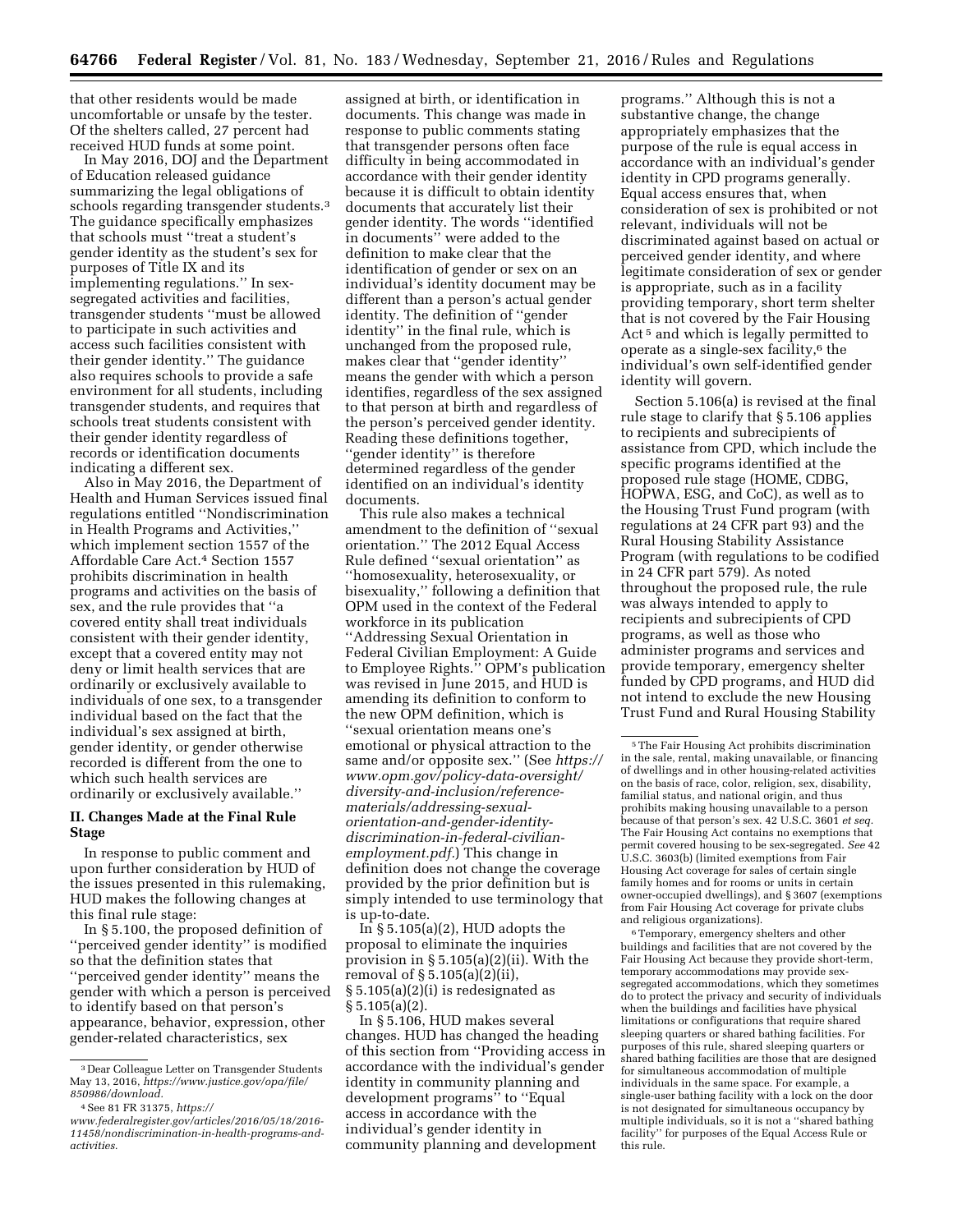Assistance programs from the list of CPD programs in this paragraph.

Section 5.106(b) addresses the admissions, occupancy, and operating policies and procedures of recipients, subrecipients, owners, operators, managers, and providers covered by this rule. Revised paragraph (b) adds that policies and procedures to protect health and safety, as well as privacy and security noted in the proposed rule, must be established, maintained, or amended, as necessary, and provides that all policies must be administered in a nondiscriminatory manner. HUD recognizes that in the temporary, emergency shelters covered by this rule, privacy, security, safety, and health concerns may arise as a result of the varied populations that reside in such facilities at any given time. The rule requires policies and procedures, if such policies and procedures have not already been updated, to reflect the obligation and to document the commitment of the provider to maintain a healthy and safe environment for all occupants and respect individual privacy without doing so in a way that is discriminatory or violates applicable Federal laws and regulations.

HUD also revises paragraph (b) to add a provision that the policies and procedures must ensure that individuals are not subjected to intrusive questioning or asked to provide anatomical information or documentary, physical, or medical evidence of the individual's gender identity. This revision was made in response to public comment advising that transgender persons and gender nonconforming persons are often asked inappropriate, intrusive questions; asked to provide evidence about their physical anatomy; or asked for medical records relating to their gender identity or identification documents that record their gender identity. There are multiple reasons why this documentation is problematic and prohibited by this rule. Homeless persons encounter difficulties in maintaining their identification documents, and individuals whose gender identities differ from sex assigned at birth experience varying levels of difficulty in updating gender markers on identification documents. These barriers make it likely that an individual seeking homeless services and whose gender identity differs from their sex assigned at birth will possess identification documents that do not reflect that individual's gender identity, if they have identification documents at all. Further, gender identity is distinct from sex assigned at birth, is not associated with physical anatomy, and may not be indicated in medical

records. For these reasons, HUD agrees with public commenters that it is important that transgender or gender nonconforming persons can self-identify their gender identity orally and not be asked intrusive questions or asked to provide documentary, physical, or medical evidence to prove their gender identity.

Lastly, revised paragraph (b) also requires that such revisions ensure that amendments to CPD programs policies and procedures continue to include the existing requirement in § 5.105(a)(2) that individuals are provided equal access to housing in CPD programs without regard to actual or perceived gender identity. While this rule's focus is on programs, owners, operators, and managers of shelters, buildings, and other facilities and providers of CPDfunded services that were not covered under HUD's 2012 Equal Access Rule, housing under CPD programs has already been required to ensure equal access to individuals based on their gender identity. HUD adds this provision to clarify that, when amending CPD program policies and procedures, they should continue to reflect the existing 2012 Equal Access Rule requirement that housing be made available without regard to gender identity.

In  $\S$ 5.106(c), which addresses placement and accommodation in temporary, emergency shelters and other buildings and facilities with physical limitations or configurations that require and are permitted to have shared sleeping quarters or shared bathing facilities, HUD removes the proposed rule language that under narrow circumstances, a written caseby-case determination could be made on whether an alternative accommodation for a transgender individual would be necessary to ensure health and safety. Public commenters expressed concern that the exception could be inappropriately used to avoid compliance with the equal access requirement, and that this ''exception'' also targeted transgender individuals as a cause of concern with respect to health and safety. HUD was persuaded by the public commenters that the ''exception'' provision had the opposite effect than that intended by HUD. HUD's intention in the inclusion of this language was to strive to ensure the health and safety of transgender individuals in temporary, emergency shelters and other buildings and facilities. It was not to indicate that the very presence of transgender individuals was a cause for health and safety concerns nor to indicate, by allowing alternative accommodation,

that HUD's only concern was the health and safety of transgender individuals and HUD was not concerned about any other occupants. HUD's regulations for the ESG program and the implementing guidance, make clear that temporary, emergency shelters, and other buildings and facilities with physical limitations or configurations that require and are permitted to have shared sleeping quarters or shared bathing facilities have had, and continue to have, a responsibility to create a safe environment for all occupants, particularly those of special populations  $($ see 24 CFR 576.400 $(e)(3)(iii)$  for more information).

This final rule thus revises paragraph (c) of § 5.106 to provide that placement and accommodation of individuals shall be made in accordance with an individual's gender identity, and it removes language that permits an exception to this rule where a provider makes a written case-by-case determination on whether an alternative accommodation for a transgender individual would be necessary to ensure health and safety. There are various measures that HUD's providers may take to fulfill their duty to create a safe environment for all, including transgender and gender nonconforming individuals, and to ensure that HUDfunded projects are free from discrimination. As preemptive steps, providers are strongly encouraged to post a notice of rights under this rule and under HUD's 2012 Equal Access Rule on bulletin boards and in other public spaces where information is made available, to clearly establish expectations. In order to ensure that individuals are aware of their rights to equal access, HUD proposes to require owners and operators of CPD-funded shelters and facilities to post on bulletin boards and in other public spaces where information is typically made available a notice entitled ''Equal Access Regardless of Sexual Orientation, Gender Identity, or Marital Status for HUD's Community Planning and Development Programs,'' which HUD is publishing in today's **Federal Register**  for public comment, in accordance with the Paperwork Reduction Act of 1995. In addition, HUD Technical Assistance materials provide a sample antidiscrimination policy that providers may consider adopting to further clarify expectations to persons as they enter the project.7

<sup>7</sup>See *Equal Access for Transgender People: Supporting Inclusive Housing and Shelters https:// www.hudexchange.info/resources/documents/ Equal-Access-for-Transgender-People-Supporting-Inclusive-Housing-and-Shelters.pdf.*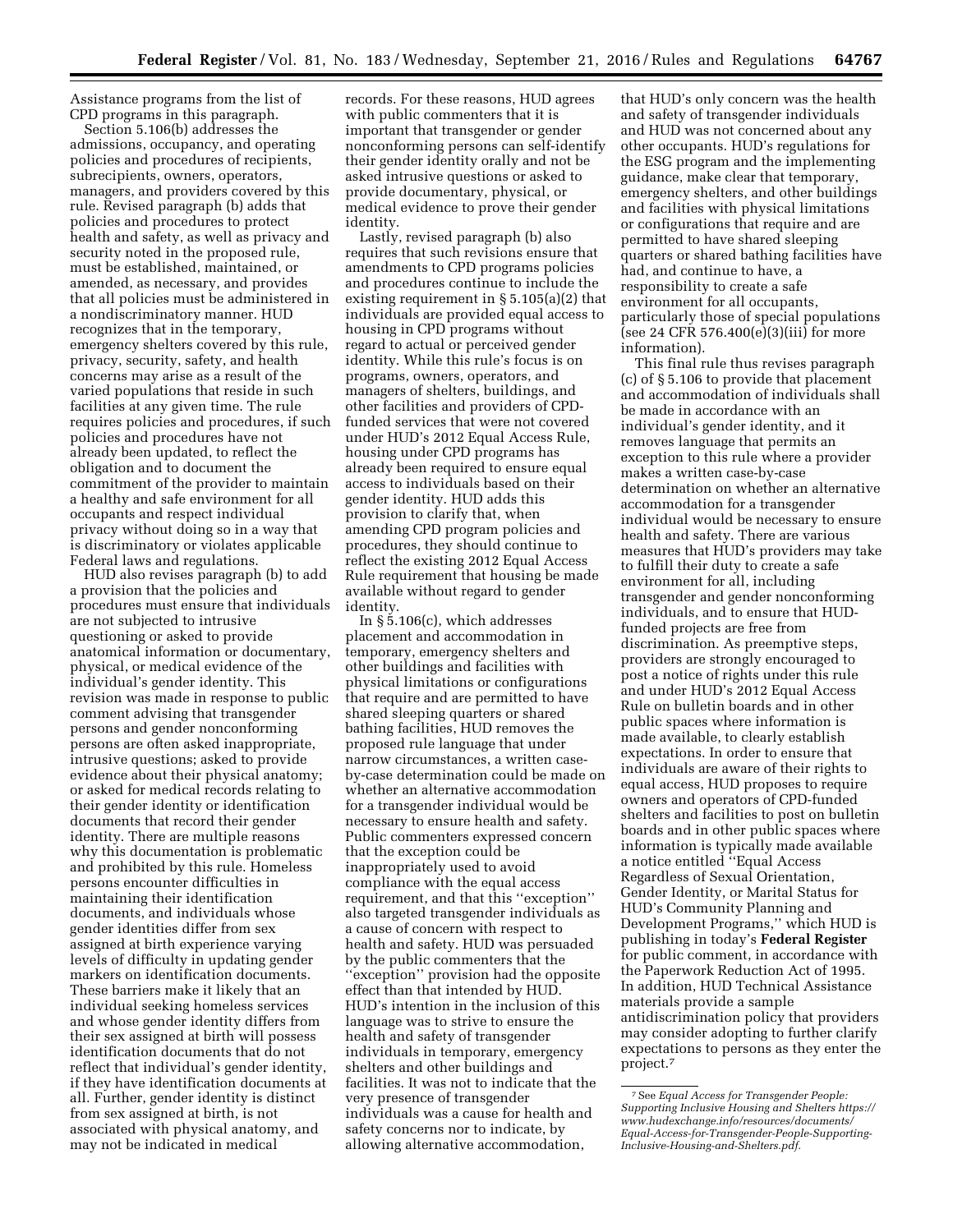Even with antidiscrimination policies clearly articulated, occupants may express concerns or engage in other behavior toward transgender or gender nonconforming persons. If some occupants initially present concerns about transgender or gender nonconforming occupants to project staff and managers, staff should treat those concerns as opportunities to educate and refocus the occupants. HUD recognizes that, even then, conflicts may persist and complaints may escalate to verbal or physical harassment. In these situations, providers should have policies and procedures in place to support residents and staff in addressing and resolving conflicts that escalate to harassment. These policies should include specific behaviors that violate standards of respectful behavior, escalate corrective actions if an individual repeats the same violation of standards after educational opportunities are offered, and focus corrective actions on aggressors who violate project rules, not on the person targeted by the harassment. If an occupant continues to harass a transgender individual, the provider should consider requiring that the harassing occupant stay away from the transgender individual, making changes in sleeping arrangements without limiting the freedom of the transgender individual, or pursuing other interventions. When appropriate, providers may consider expelling harassing residents, or any staff or volunteer members who perpetuate discrimination. In no instance, however, should any steps taken to address harassment or discrimination involve expulsion of harassed occupants.

Revised paragraph (c) provides for post-admission accommodations, where after an individual has been admitted to a temporary, emergency shelter, or other building or facility with shared sleeping quarters or shared bathing facilities, the provider must take non-discriminatory steps that may be necessary and appropriate to address privacy concerns raised by all residents or occupants, and, as needed, update its admissions, occupancy, and operating policies and procedures. These provisions apply to all individuals, regardless of gender identity. If an individual requests certain accommodations because of privacy concerns, staff may offer those accommodations to that individual but may not require that the individual use the accommodations. For example, if available, staff may offer that occupant a room, floor, or bed that is close to staff workstations or access to rooms, floors, or beds set aside for residents with

increased vulnerability. At the request of an individual, providers may also offer use of a single-occupant bathroom or provide certain times during the day that a shared bathroom can be scheduled by any client with a request to use a private bathing facility. If feasible, providers can ensure that toilet and shower stalls have locking doors or, at a minimum, curtains to allow for modesty and privacy. For shower use, providers may consider implementing a schedule for all clients if communal showers are the only available type of shower. HUD stresses that all such accommodations should be offered only to fulfill the request of individuals seeking accommodations for themselves, should be available to clients based on a variety of factors that can increase one's vulnerability, and should not be restricted for use only by transgender or gender nonconforming residents. In no case may a provider's policies isolate or segregate transgender or gender nonconforming occupants.

This final rule removes from § 5.105(d) in the proposed rule the language relating to referrals, HUD has removed the provision from the proposed rule that permitted housing providers to make a written case-by-case determination that a transgender individual should receive an alternative accommodation for health and safety reasons. This does not preclude the possibility that any occupant may request a referral to an alternate project for health and safety reasons, and in such cases staff may provide a referral or offer clients a hotel or motel voucher.8

This final rule redesignates the recordkeeping requirements from § 5.106(e) to 5.106(d) and states that providers must document and maintain, for a period of 5 years, records of compliance with the requirements of this rule regarding establishing or amending policies and procedures. This rule also removes the more specific requirements related to case-by-case determinations and referrals.

To strengthen enforcement mechanisms for this rule, HUD is publishing in today's **Federal Register** a notice for public comment, in accordance with the Paperwork Reduction Act of 1995, entitled ''Equal Access Regardless of Sexual Orientation, Gender Identity, or Marital Status for HUD's Community Planning and Development Programs.'' HUD proposes to require owners and

operators of CPD-funded shelters and facilities to post this notice on bulletin boards and in other public spaces where information is typically made available.

## **III. Public Comments Submitted on Proposed Rule and HUD's Responses**

#### *A. Overview of Public Comments*

The public comment period for the November 20, 2015, proposed rule closed on January 19, 2016. As of the close of the comment period, HUD received approximately 184 public comments, in addition to a number of mass mailings, from a variety of commenters, including housing authorities, direct legal services providers, community development agencies, homeless shelters, healthcare providers, social workers, clergy, counselors, nonprofit social service providers, and LGBT advocacy organizations. The overwhelming majority of comments were supportive of the rule. Some commenters, while supporting the rule, suggested modifications, and a minority of the commenters opposed the rule. Commenters opposing the rule stated that it failed to balance the needs of all shelter occupants and lacks flexibility. All comments can be viewed at *http:// www.regulations.gov.* 

#### 1. Commenters Supporting the Rule

Many commenters supporting the rule suggested no changes and offered a variety of reasons why they supported the rule and why HUD should conclude the rulemaking as expeditiously as possible. Commenters stated that transgender persons, like all persons, need access to safe shelter and housing and that transgender persons are some of the most vulnerable members of society. Commenters stated that transgender individuals are disproportionately represented in the homeless population because of the frequent discrimination they face at home, in school, and on the job. Some cited a survey showing that one in five transgender or gender nonconforming individuals experienced homelessness at some point in their lives because of their transgender status. Commenters stated that transgender individuals were at greater overall risk of violence, murder, and homelessness-related death than people who are not transgender and may also experience mental and physical health problems because of the abuse they face.

Commenters stated that the rule would promote civil rights and expanded housing opportunity by addressing the effects of stigma on equal access to housing for transgender and

<sup>8</sup> In the ESG program, a hotel or motel voucher may be offered only if there are no other accessible or appropriate emergency shelter beds available for that night.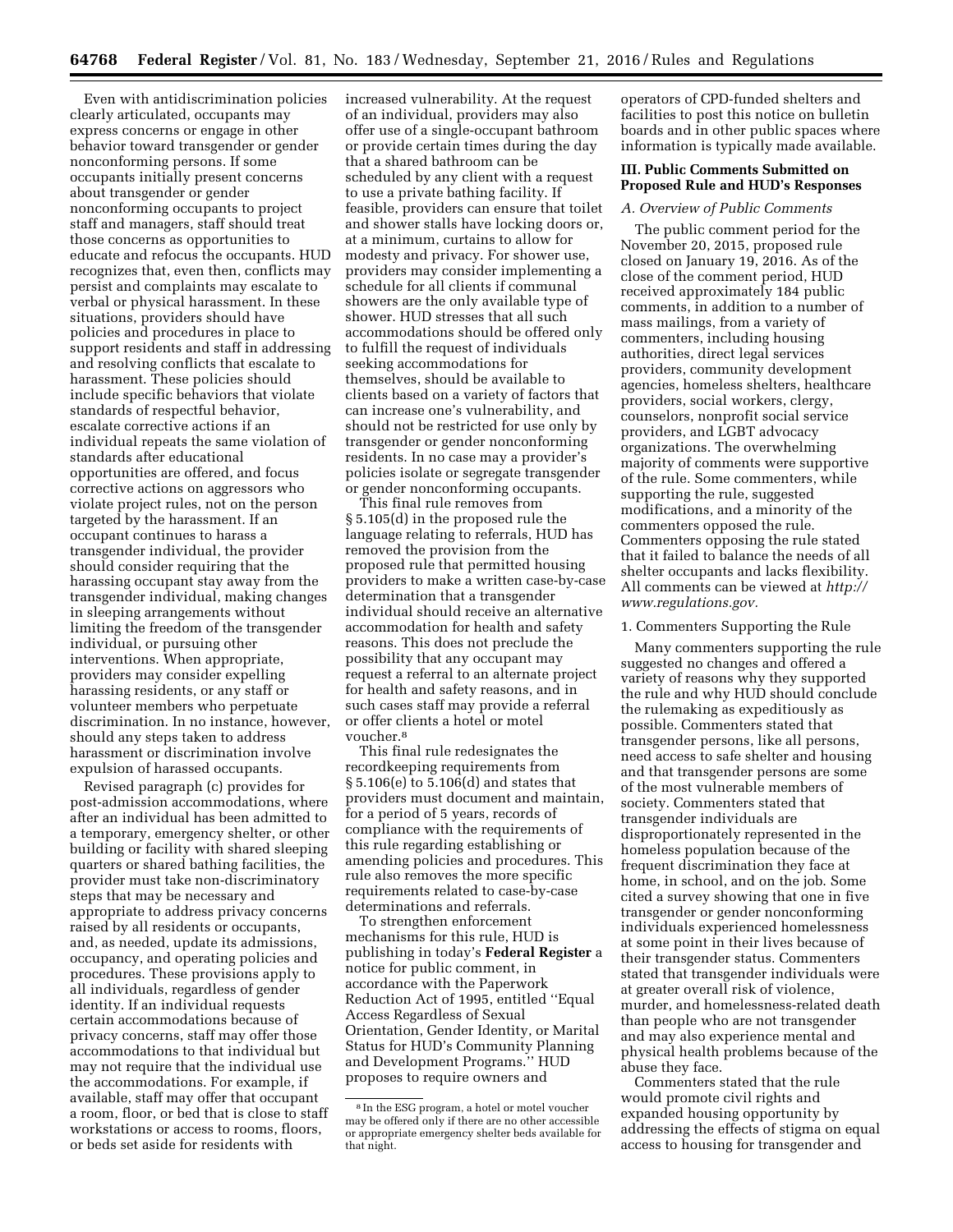gender nonconforming persons. Commenters supporting the rule frequently stated that the rule would eliminate major barriers to access to safe, temporary, emergency shelter and other facilities and programs for transgender and gender nonconforming persons, particularly vulnerable subgroups within the population that need access to such accommodations. Some commenters stated that the rule will yield other positive societal outcomes. Many commenters provided extensive data to support the rule, including a January 2016 study conducted by the Center for American Progress that found, among other things, that only 30 percent of shelters studied were willing to accommodate transgender women in accordance with their gender identity. The commenters stated that LGBT providers were twice as likely to be willing to provide a shelter-seeker with accommodations in accordance with the individual's gender identity; that women's shelters were more likely than mixed-gender shelters to provide a shelter-seeker with accommodations in accordance with the individual's gender identity; and that many shelters did not correctly classify shelter-seekers in accordance with the individual's gender identity or stated that transgender or gender nonconforming individuals would have to submit to invasive medical examinations or inquiries, or demonstrate that they had undergone surgery, as a prerequisite to obtaining shelter.9

Other commenters supporting HUD's rule stated that the rule is needed because the willingness to house transgender people in accordance with their gender identity currently varies, depending on State laws and shelter type, and HUD's rule would provide some consistency. Commenters stated that because 32 States lack explicit gender identity protections in housing, HUD's rule will help ensure equal access to shelters nationwide for transgender and gender nonconforming individuals. Commenters said that even in jurisdictions with express protections for transgender individuals, discriminatory practices still persist. Commenters stated that HUD's rule is in step with recent Federal case law holding that discrimination on the basis of sexual orientation and gender identity constitutes unlawful discrimination on the ''basis of sex,'' in

violation of Title VII of the Civil Rights Act and Title IX of the Education Amendments of 1972.

### 2. Comments Opposing the Rule

Commenters opposing the rule provided many reasons for their opposition but the primary reason concerned the safety of nontransgender individuals in a shelter. Commenters stated that the rule should not open female, single-sex spaces to individuals who were born male, citing their fear that individuals could deliberately misrepresent their gender identities and compromise the privacy or safety of vulnerable women and children. Commenters stated that there is a risk of causing female survivors of maleperpetrated domestic or sexual violence, who are disproportionately represented in the homeless population and shelters, to feel unsafe. Commenters said the rule does not respect legitimate safety and privacy concerns of biological women, and that the rule treats women's fear of being assaulted in a shelter as unreasonable ''bigotry.'' Commenters stated that the rule should require providers to create segregated facilities for transgender individuals, rather than placing individuals into male or female facilities that correspond to the individual's gender identity. Commenters stated that transgender men are also vulnerable to assault in shelters. Several commenters opposing the rule cited to articles recounting the stories of individuals who had been raped in shelters. A commenter stated that it is untrue that transgender women can be safe only in a women's shelter. Commenters stated that the rule must balance the various needs, perspectives, personal histories, and expectations of privacy of both transgender individuals and other shelter seekers. Commenters stated that the rule should provide equal consideration to the health and safety concerns of transgender and nontransgender individuals and guidelines on what constitutes threats to health and safety for transgender and nontransgender individuals.

3. Responses to Comments in Support and Opposition

HUD appreciates all of the comments offered in response to HUD's proposed rule. Comments supporting the rule as well as comments opposing the rule gave HUD much to consider in the development of this final rule. While HUD is proceeding with this rulemaking, HUD is making the changes highlighted in Section II of this preamble.

#### *B. Significant Public Comments and HUD's Responses*

This section presents significant issues raised by commenters and HUD's responses to these comments. The issues presented in this section highlight changes requested by commenters, and questions about or requests for clarifications about certain provisions of the rule.

*Comment:* Commenters stated that the rule exceeds HUD's current statutory mandate because Congress has not given HUD the authority to prohibit discrimination based on gender identity. Commenters stated that the rule's definitions of ''gender identity'' and ''perceived gender identity'' are overbroad and exceed HUD's authority by creating a new protected class and that HUD failed to specify the basis for this prohibition of discrimination.

*HUD Response:* The rule creates additional program requirements to ensure equal access for transgender and gender nonconforming persons, in accordance with their gender identity, in shelters, buildings, facilities, and programs funded in whole or in part by CPD. The creation of such program requirements is well within the scope of HUD's authority. HUD's mission is to create strong, sustainable, inclusive communities and quality affordable homes for all. This mission encompasses providing shelter for transgender and gender nonconforming persons, who have faced significant difficulty in obtaining access to shelters, and buildings and facilities that provide shelter. Excluding any eligible person from HUD-funded temporary, emergency shelters, buildings, facilities, housing, or programs because of that person's gender identity or nonconformance with gender stereotypes would contravene HUD's responsibility under the Department of Housing and Urban Development Act to work to address ''the needs and interests of the Nation's communities and of the people who live and work in them.'' (See 42 U.S.C. 3531.) Congress has repeatedly charged HUD with serving the existing housing needs of all Americans.10

Congress has not only given HUD this broad mission but also given HUD broad authority to fulfill this mission and implement its responsibilities through rulemaking. Section 7(d) of the Department of Housing and Urban

<sup>9</sup>Center for American Progress, *Discrimination Against Transgender Women Seeking Access to Homeless Shelters* (Jan. 7, 2016), *available at https://cdn.americanprogress.org/wp-content/ uploads/2016/01/06113001/ HomelessTransgender.pdf*.

<sup>10</sup>See section 2 of the Housing Act of 1949 (42 U.S.C. 1441); section 2 of the Housing and Urban Development Act of 1968 (12 U.S.C. 1701t), sections 101 and 102 of the Cranston-Gonzalez National Affordable Housing Act (42 U.S.C. 12701–702), and section 2(b) of the Housing and Community Development Act of 1974 (42 U.S.C. 5301 note).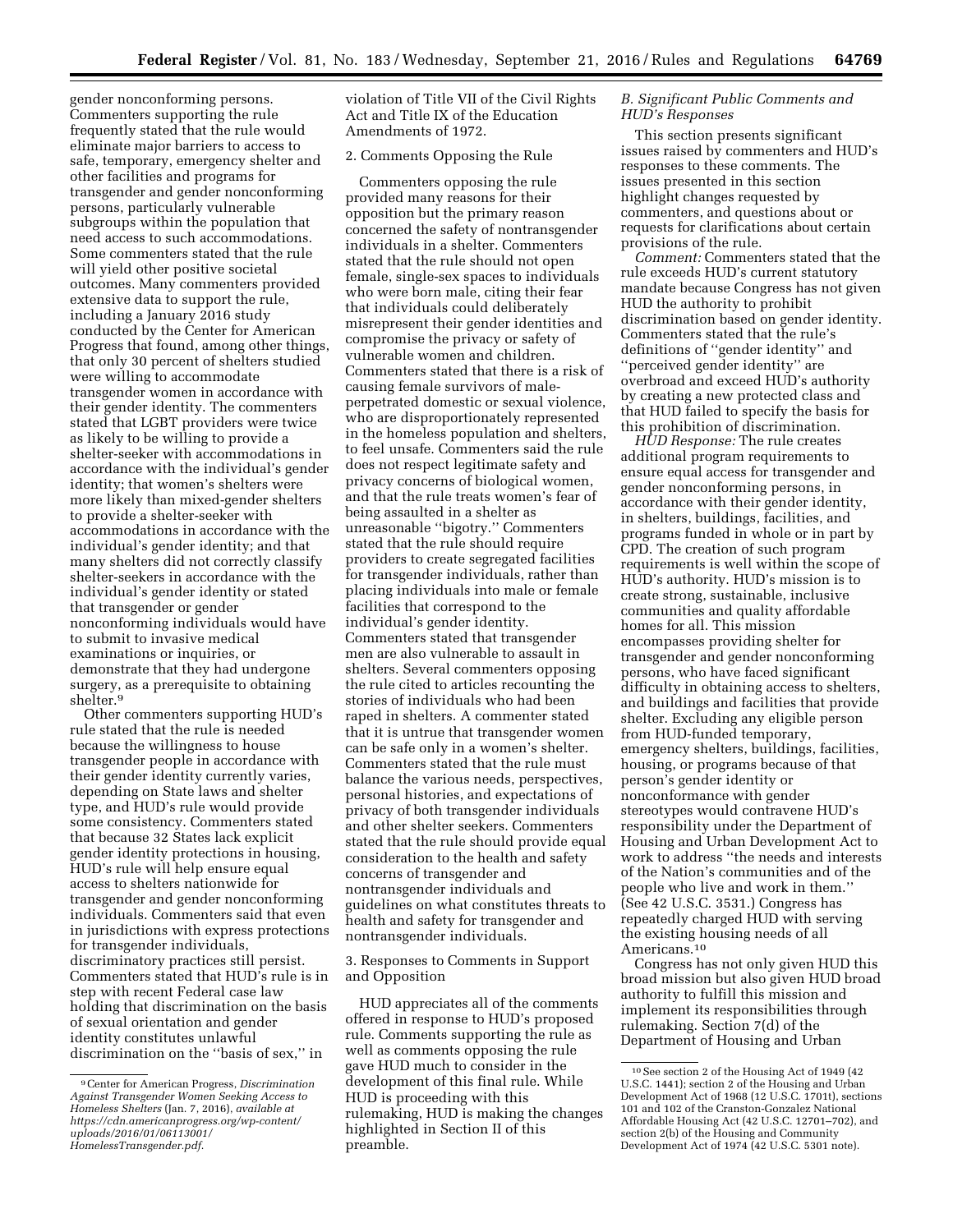Development Act specifically states that the Secretary ''may make such rules and regulations as may be necessary to carry out his functions, powers, and duties.'' Moreover, as discussed in the preamble to HUD's 2012 Equal Access Rule and as discussed in greater detail in response to the following comment, HUD is charged with administering and enforcing the Fair Housing Act, which prohibits discrimination on the basis of protected characteristics, including sex. Discrimination because of gender identity is covered within the Fair Housing Act's prohibition of sex discrimination. In 2010, HUD issued a memorandum recognizing that sex discrimination includes discrimination because of gender identity. In 2012, the Equal Employment Opportunity Commission (EEOC) reached the same conclusion with regard to gender identity claims, ''clarifying that claims of discrimination based on transgender status, also referred to as claims of discrimination based on gender identity, are cognizable under Title VII's sex discrimination prohibition.'' 11 Following the EEOC's decision, the U.S. Attorney General also concluded that:

the best reading of Title VII's prohibition of sex discrimination is that it encompasses discrimination based on gender identity, including transgender status. The most straightforward reading of Title VII is that discrimination ''because of . . . sex'' includes discrimination because an employee's gender identification is as a member of a particular sex, or because the employee is transitioning, or has transitioned, to another sex.12

HUD reaffirms its view that discrimination based on gender identity is sex discrimination.

*Comment:* HUD received comments on sex discrimination under the Fair Housing Act and the proposed requirement that individuals be provided accommodations in accordance with their gender identity. A commenter stated that, while it is

helpful that HUD already considers the Fair Housing Act's provision against discrimination on the basis of sex to cover nonconforming gender expression, it would be helpful to make that protection explicit in the new rule.

*HUD Response:* HUD does not believe it is necessary to modify the proposed regulatory text as the commenter recommends. In § 5.100 of the proposed rule, HUD included a definition of ''perceived gender identity'' in order to differentiate between actual gender identity and perceived gender identity for purposes of this rule and the 2012 Equal Access Rule. Under that definition, perceived gender identity means the gender with which a person is perceived to identify based on that person's appearance, behavior, expression, other gender-related characteristics, or sex assigned to the individual at birth. In the final rule, the definition is amended to read as follows: Perceived gender identity means the gender with which a person is perceived to identify based on that person's appearance, behavior, expression, other gender-related characteristics, or sex assigned to the individual at birth or identified in documents. Because the definition of perceived gender identity included in the proposed rule and adopted by this rule includes gender expression, § 5.105(a)(2) of the rule addresses the commenter's concern that HUD-assisted or -insured housing shall be made available without regard to an individual's gender expression. HUD does not believe any revision to the text of § 5.105(a)(2) is necessary to address this concern. Any suggested amendment to Fair Housing Act regulations is outside the scope of this rulemaking.

*Comment:* Some commenters stated that the rule should create similar equal access to housing policies for transgender or gender nonconforming persons in all emergency shelters and facilities. Another commenter stated that the Fair Housing Act does not prohibit discrimination based on gender identity in shelters. A commenter stated that the lack of a law prohibiting discrimination against transgender persons in shelters has not stopped rescue missions and other shelter providers from meeting the diverse needs of transgender persons in crisis.

*HUD Response:* While HUD appreciates that commenters want to have this rule apply to all emergency shelters, the scope of this rulemaking is limited to shelters, other buildings and facilities, and programs funded in whole or in part by CPD. CPD is the HUD office that funds various types of shelters. While HUD believes that all emergency

shelters, including those temporary, emergency shelters that are not subject to the requirements of the Fair Housing Act and that HUD does not fund, should provide equal access in accordance with an individual's gender identity, imposing those requirements on all emergency shelters is outside the scope of this rulemaking.

With respect to the commenter's statement about the Fair Housing Act, HUD seeks to clarify that, contrary to the commenter's stated view, the Fair Housing Act's prohibition of discrimination because of sex *does*  include the prohibition of discrimination based on gender identity or nonconformance with gender stereotypes, which includes discrimination against an individual having a gender identity that does not conform to an individual's sex assigned at birth. While HUD disagrees with the commenter's broad statement that there is no law prohibiting discrimination based on gender identity in shelters, HUD agrees that it is beneficial for all shelters, including rescue missions, to continue to provide accommodation and services to transgender persons.

*Comment:* A commenter sought clarity regarding the application of the Fair Housing Act to shelters. The commenter asserted that the Fair Housing Act does not apply to homeless shelters because, in the commenter's view, they are not ''dwellings'' covered under the Fair Housing Act. The commenter stated that the term ''dwelling'' is not well-defined in case law, that emergency shelters are not dwellings under the Act; and that the prohibitions of section 3604 of the Fair Housing Act do not apply to ''free'' shelters and similar facilities because, in the commenter's view, such prohibitions only apply to housing that is for sale or rental. The commenter stated that, if HUD adopted a statement that the Fair Housing Act does not apply to homeless shelters, such adoption would ''strengthen fair housing and mitigate confusion and misinterpretation among providers, fairhousing agencies, and shelter guests.''

*HUD Response:* The commenter misunderstands HUD's statement about emergency shelters and the coverage of the Fair Housing Act. Contrary to the commenter's assertion, HUD does not categorically exclude temporary, emergency shelters providing short-term housing accommodations from coverage under the Fair Housing Act. In fact, HUD's established policy and regulations explicitly identify homeless shelters and other short-term or transient housing as ''dwellings'' subject

<sup>11</sup> *Macy* v. *Dept. of Justice,* No. 0120120821, 2012 EEOPUB LEXIS 1181, \*13 (EEOC Apr. 20, 2012); *see also Lusardi* v. *Dept. of the Army,* No. 0120133395, 2015 EEOPUB LEXIS 896, \*17 (EEOC Apr. 1, 2015).

<sup>12</sup>Attorney General Memorandum, Treatment of Transgender Employment Discrimination Claims Under Title VII of the Civil Rights Act of 1964 (Dec. 15, 2014), posted at *http://www.justice.gov/file/ 188671/download.* Similarly, the Office of Personnel Management revised its nondiscrimination regulations to make clear that sex discrimination under Title VII includes discrimination based on gender identity. *See, e.g.,*  5 CFR 300.102–300.103; s*ee also* OFCCP Directive 2014–02, Gender Identity and Sex Discrimination (Aug. 19, 2014) (stating that discrimination based on gender identity or transgender status is discrimination based on sex), posted at *http:// www.dol.gov/ofccp/regs/compliance/directives/ Directive*\_*2014-02*\_*508c.pdf.*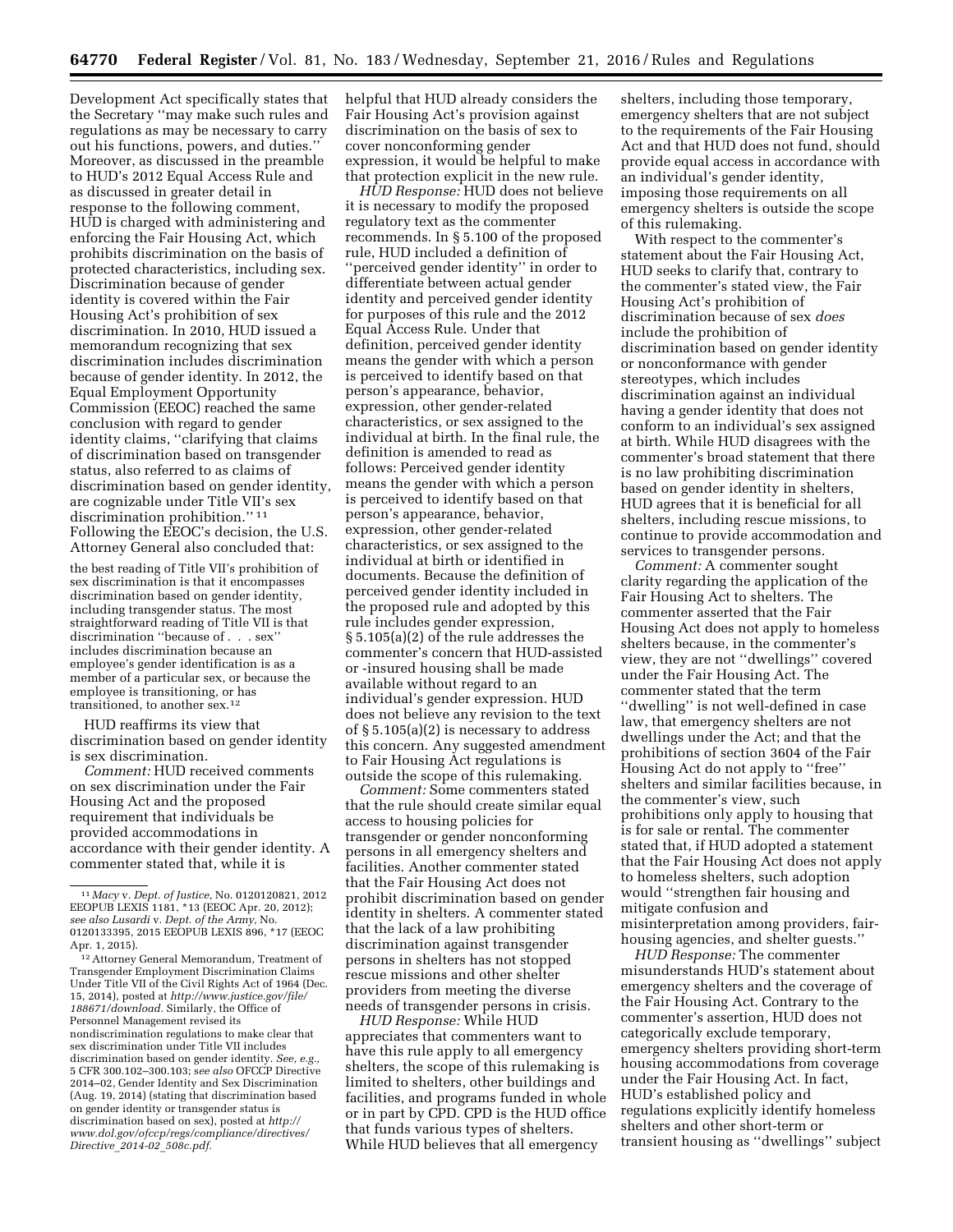to the Act.13 The Act defines ''dwelling'' as ''any building, structure, or portion thereof which is occupied as, or designed or intended for occupancy as, a residence by one or more families'' and includes vacant land.14 Thus, shelters generally are covered within the definition of dwelling, and many courts have held shelters and other short-term accommodations to be dwellings covered by the Fair Housing Act.15 However, some shelters may not qualify as a ''dwelling'' under the Fair Housing Act, and, therefore, HUD has endorsed the following multiple factor analysis for determining whether a shelter is a covered dwelling for purposes of the Fair Housing Act: (1) Length of stay; (2) whether the rental rate for the unit will be calculated based on a daily, weekly, monthly, or yearly basis; (3) whether the terms and length of occupancy will be established through a lease or other written agreement; (4) what amenities will be included inside the unit, including kitchen facilities; (5) how the purpose of the property will be marketed to the public; (6) whether the resident possesses the right to return to the property; and (7) whether the resident has anywhere else to which to return.16

Determining whether a particular emergency shelter is a covered dwelling for purposes of the Fair Housing Act

14 42 U.S.C. 3602(b).

15See, *e.g., Schwartz* v. *City of Treasure Island,*  544 F.3d 1201, 1215 (11th Cir. 2008) (halfway houses for recovering addicts); *Lakeside Resort Enter.* v. *Bd. of Supervisors of Palmyra Twp.,* 455 F.3d 154, 158–60 (3rd Cir. 2006) (treatment facility); *Turning Point, Inc.* v. *City of Caldwell,* 74 F.3d 941, 942 (9th Cir. 1996) (homeless shelter); *Hovsons, Inc.*  v. *Twp. of Brick,* 89 F.3d 1096, 1103 (3rd Cir. 1996) (nursing home); *U.S.* v. *Columbus Country Club,*  915 F.2d 877, 881 (3rd Cir. 1990) (summer bungalows); *Connecticut Hosp.* v. *City of New London,* 129 F. Supp. 2d 123, 135 (D. Conn. 2001) (halfway houses for substance abuse treatment); *Lauer Farms, Inc.* v. *Waushara County Board of Adjustment,* 986 F. Supp. 544, 557, 559 (E.D. Wis. 1997) (migrant farmworker housing); *Louisiana Acorn Fair Hous.* v. *Quarter House,* 952 F.Supp. 352, 359–60 (E.D. La. 1997) (time-share unit); *Woods* v. *Foster,* 884 F. Supp. 1169, 1175 (N.D. Ill. 1995) (homeless shelter); *Baxter* v. *City of Belleville,*  720 F. Supp. 720, 731 (S.D. Ill. 1989) (residence for terminally ill); *U.S.* v. *Hughes Mem'l Home,* 396 F. Supp. 544, 549 (W.D. Va. 1975) (home for needy children).

16*See* 65 FR at 15746.

requires application of the multiple factors to its operation. No single factor is determinative. For instance, the absence of a rental fee or lease does not disqualify an accommodation from coverage under the Fair Housing Act.17 Further, contrary to the commenter's view, section 3604 of the Fair Housing Act does not only apply to discriminatory conduct that involves a sale or rental. The Fair Housing Act has no such limitation. In addition to prohibitions against refusals ''to sell or rent after making of a bona fide offer'' and ''to refuse to negotiate for the sale or rental,'' section 3604(a) also prohibits ''otherwise mak[ing] unavailable or deny[ing]'' a dwelling to any person protected under the Fair Housing Act.18 HUD and courts have long made clear that a variety of conduct that does not involve sale or rental can make housing otherwise unavailable.19 Similarly, section 3604(b) is not limited to conduct involving a sale or rental, as it also prohibits discrimination in the ''provision of services or facilities in connection'' with a dwelling.20 HUD strongly disagrees that adopting a broad statement that the Fair Housing Act does not apply to homeless shelters would strengthen fair housing. HUD also emphasizes that this rule covers CPD-funded shelters and other buildings and facilities regardless of whether the facility qualifies as a dwelling under the Fair Housing Act.

*Comment:* Some commenters stated that the proposed rule is inconsistent with the Fair Housing Act, which forbids sex discrimination as to covered dwellings but not as to free, temporary, emergency shelters or other buildings or facilities, and which, therefore, evinces the intent of Congress to permit singlesex housing in the latter case. Commenters expressed concern that the decision by Congress to allow single-sex facilities that do not qualify as dwellings would be unenforceable if this rule is implemented as proposed; for example, if a women's shelter were required to admit a biological man based merely upon his assertion that he

20 42 U.S.C. 3604(b); see, *e.g.,* 24 CFR 100.65(b)(2) (failing or delaying maintenance because of protected class).

''identifies as'' a woman, or if a men's shelter were required to admit a biological woman based merely upon her assertion that she ''identifies as'' a man.

*HUD Response:* As previously stated, the rule is not inconsistent with the Fair Housing Act. While the Fair Housing Act includes nondiscrimination requirements applicable to dwellings covered by the Act, it does not prohibit HUD from establishing additional program requirements through rulemaking. Temporary, emergency shelters and other buildings and facilities with physical limitations or configurations that require shared sleeping quarters or bathing facilities and that do not qualify as dwellings under the Fair Housing Act may operate single-sex shelters unless doing so would violate some other Federal, State, or local law. Under this rule, such shelters or other buildings and facilities funded by programs administered by CPD 21 must determine placement in such single-sex facilities in accordance with each applicant's or occupant's gender identity, regardless of sex assigned at birth or other factors. As noted in response to a prior comment, HUD's establishment of programmatic requirements for temporary, emergency shelters and other buildings and facilities funded through HUD programs is well within HUD's statutory authority and an important part of HUD's mission in ensuring access to housing for all Americans. Contrary to the public comment that suggests what Congress's intent was in creating single-sex facilities, HUD does not opine on Congress's intent behind permitting single-sex facilities, but does make clear in this rule that, for purposes of determining placement in a single-sex facility, placement should be made consistent with an individual's gender identity. This rule does not attempt to interpret or define sex.

*Comment:* One commenter expressed concern that Congress would see no need to enact the Equality Act, a bill that would expressly forbid discrimination in housing on the basis of sexual orientation and gender identity, once HUD issued a rule prohibiting such discrimination.

*HUD Response:* While HUD appreciates the commenter's desire to see Congress enact new legislation expanding antidiscrimination

<sup>13</sup>*See, e.g.,* Final Report of HUD Review of Model Building Codes, 65 FR 15740, 15746, 15747 (March 23, 2000) (''HUD specified as dwellings covered by the Act . . . such short-term housing as . . . homeless shelters.''). *See also, e.g.,* 24 CFR 100.201 (the definition of ''dwelling units'' includes, *e.g.,*  sleeping accommodations in shelters intended for occupancy as a residence for homeless persons); Supplement to Notice of Fair Housing Accessibility Guidelines: Questions and Answers about the Guidelines, 56 FR 9472, 9500 (March 6, 1991) (same); Implementation of the Fair Housing Amendments Act, 54 FR 3232, 3245 (January 23, 1989) (same).

<sup>17</sup>See, *e.g., Woods* v. *Foster,* 884 F. Supp. 1169, 1175 (N.D. Ill. 1995) (homeless shelter did not

charge rent). 18 42 U.S.C. 3604(a). 19See, *e.g., Ojo* v. *Farmers Grp., Inc.,* 600 F.3d 1205, 1208 (9th Cir. 2010) (discriminatory pricing and denial of homeowners insurance violates 804(a) and (b)); *Nationwide Mut. Ins. Co.* v. *Cisneros,* 52 F.3d 1351, 1357–58 (6th Cir. 1995) (same); *Keith* v. *Volpe,* 858 F.2d 467, 482–484 (9th Cir. 1988) (municipal's refusal to permit low-income housing violates 804(a)). See also, *e.g.,* 24 CFR 100.70(d)(4) (refusing to provide municipal services or property or hazard insurance because of protected class).

<sup>21</sup>HUD provided similar guidance to recipients and subrecipients that place eligible persons in single-sex temporary, emergency shelters or other facilities receiving ESG, CoC, or HOPWA funds. *See*  Appropriate Placement for Transgender Persons in Single-Sex Emergency Shelters and Other Facilities, (Notice: CPD–15–02 (February 20, 2015)).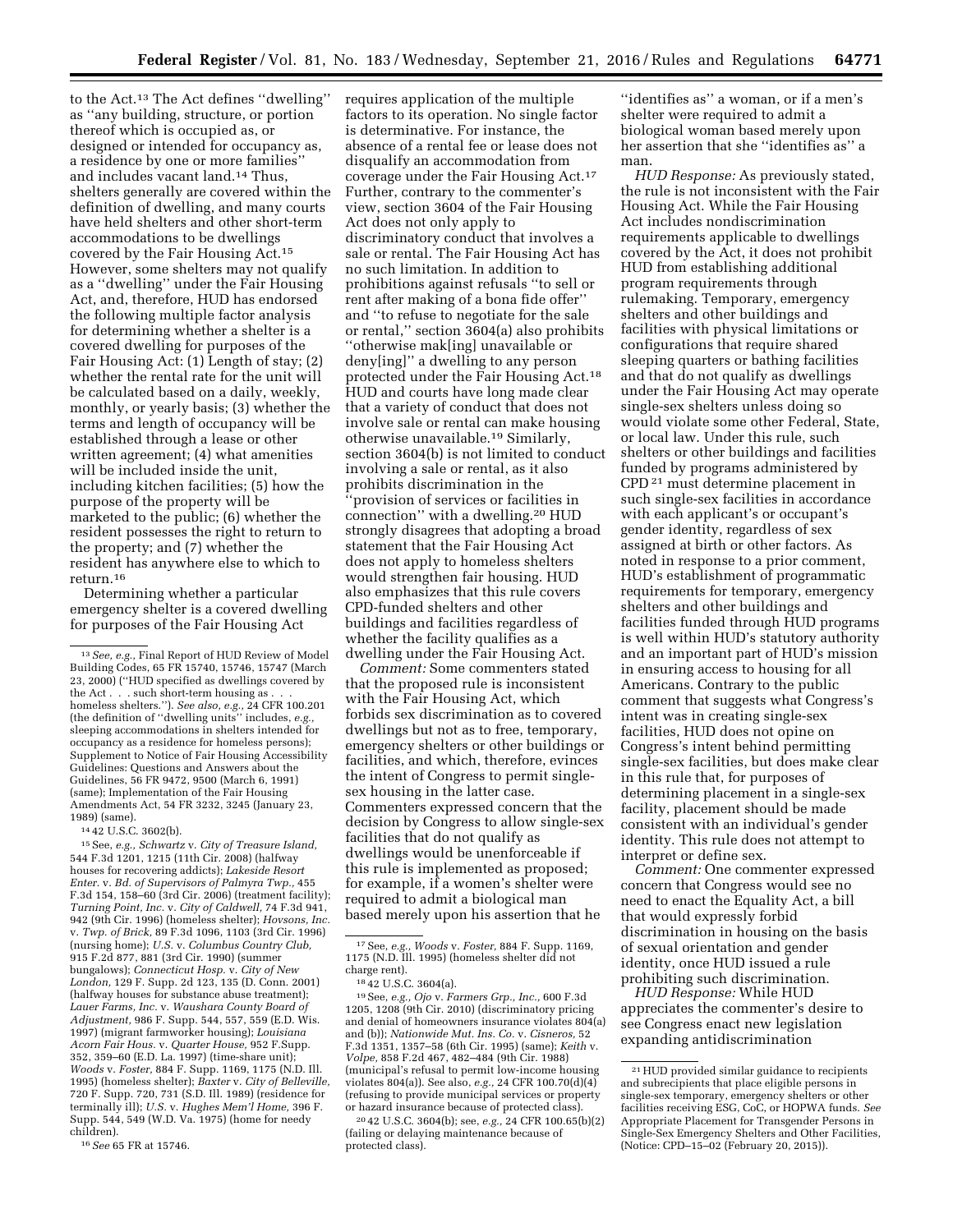protections in housing, HUD does not believe the introduction of such legislation warrants delaying issuance of this important rule. Because many transgender persons are being denied access to temporary, emergency shelters and other building and facilities or are being placed and served in such shelters in accordance with their sex assigned at birth instead of in accordance with their gender identity, HUD believes it is necessary to issue this rule at this time to ensure that transgender and gender nonconforming persons are accorded equal access and are accommodated in accordance with their gender identity in programs, shelters, buildings, and facilities assisted by CPD. Given that this rulemaking applies only to providers that receive HUD funds and not more broadly, HUD does not believe that its rulemaking in this important area will impact any broader legislative action that Congress may choose to take.

*Comment:* Commenters stated that the rule is not based on sufficiently exhaustive research and data, such as interviews with people not in the LGBT community, and only presents onesided research on the issue of gender identity. A commenter said that while the rule notes that many transgender shelter-seekers would choose sleeping on the street rather than a shelter for their sex assigned at birth, HUD's rule does not address whether biological women would choose to sleep on the streets if their only other option were to share sleeping and bathing spaces with anatomically biological males who selfidentify as women. Commenters stated that, before HUD institutes this rule, HUD needs more research on what risks placing males in female-only facilities will pose to women, and HUD should continue to search for solutions for providing safe services for particularly vulnerable males and, if vulnerable males must be placed at a women's shelter, female clients should be able to sleep, bathe, and use the toilet away from biological males.

*HUD Response:* As HUD program participants and the public are aware, HUD spent considerable time studying this issue. During the development of HUD's 2012 Equal Access Rule, commenters requested HUD to address the issue of temporary, emergency shelters that contain shared sleeping quarters and shared bathing facilities. HUD, however, declined to address that issue in the 2012 Equal Access Rule because of the need to conduct further research and examination of the issue. During the time since the 2012 Equal Access Rule was issued, HUD monitored and reviewed its own programs, national research, and other

Federal agency policy to determine if transgender individuals had sufficient access to temporary, emergency shelters or if additional guidance or a national policy was warranted. HUD considered the issue not only from the perspective of transgender persons and other gender nonconforming persons, but also from the perspective of individuals whose sex assigned at birth and whose gender identity are the same. HUD has learned through its review that all individuals, including transgender persons and other gender nonconforming persons, can be safely accommodated in shelters and other buildings and facilities in accordance with their gender identity. Privacy concerns can be addressed through policy adjustments, such as the use of schedules that provide equal access to bathing facilities, and modifications to facilities, such as the use of privacy screens and, where feasible, the installation of single occupant restrooms and bathing facilities. Further, the 2016 Center for American Progress study cited in the Background section of this preamble revealed that shelters were willing to provide transgender women with appropriate shelter only 30 percent of the time. Given the 4-year examination of this issue prior to this rule and the recent evidence of continued and widespread practices that deny access or subject transgender individuals to unequal treatment, HUD is ready to address this matter in regulation and believes that this final rule sets the right approach.

*Comment:* Commenters stated that because the rule requires shelters and other programs and services to change their policies and procedures, oversight and accountability should be created or strengthened. Commenters stated that current lack of oversight within the shelter and emergency housing system threatens the lives of transgender, gender nonconforming, and intersex people; subjects them to violence and degradation without any accountability or protection; and violates their basic human rights and the equal protections that should be accorded them. Commenters stated that HUD should clarify, in the final rule or in another form, how HUD will monitor and enforce the CPD Equal Access Rule, including an amendment stating that without meaningful monitoring and enforcement as is done for protected groups under the Fair Housing Act, the promise of the rule may go unfulfilled. Other commenters stated that the system for filing complaints needs to be improved, and a complaint filing system needs to be incorporated at the local

level, where marginalized transgender and gender nonconforming individuals seeking shelter have ready access to advocates who can assist them. A commenter stated that no organization should receive Federal funds without standing proof of compliance.

*HUD Response:* HUD agrees that safety, respectful treatment, and equal access are critical issues for transgender and gender nonconforming individuals, as they are for everyone, and HUD's regulations for the ESG program make it clear that all ESG-funded emergency shelters, including those with configurations that require shared sleeping quarters or shared bathing facilities, have had, and continue to have, a responsibility to create a safe environment for all occupants, particularly those of special populations (see 24 CFR 576.400 $(e)(3)(iii)$  for more information). Recipients, subrecipients, owners, operators, and managers of temporary, emergency shelters and other buildings and facilities and providers of services are expected to take the steps necessary to comply with this rule and maintain safe conditions for all shelter and facility residents and employees. When there is a threat to the safety of any resident, HUD expects recipients, subrecipients, and shelter or facility owners, operators, managers, and providers to take appropriate steps to address such threats. Such mitigating steps may include proactive measures to reduce risks such as increasing the shelter's security personnel, making adjustments to a facility's operating policies and schedules, and modifying shelter facilities to provide a single occupant bathing facility. HUD has heard from providers that adjusting a facility's operating policies and schedules is usually sufficient and does not cost additional funds, and thus HUD encourages agencies to start with this modification. HUD also notes that, for additional modifications that are necessary, some funded facilities, such as those under the ESG program, can use ESG funds to modify the shelter facility or provide additional security.

HUD believes that by requiring equal access for transgender individuals and other gender nonconforming persons in this regulation, HUD will be better able to monitor and enforce actions required to ensure equal access in temporary, emergency and other CPD-assisted buildings, facilities, and programs. Section 5.106(b) requires that recipients, subrecipients, operators, managers, and providers of temporary, emergency shelters, other buildings and facilities, programs, and services update their policies, if not already updated, to comply with providing equal access,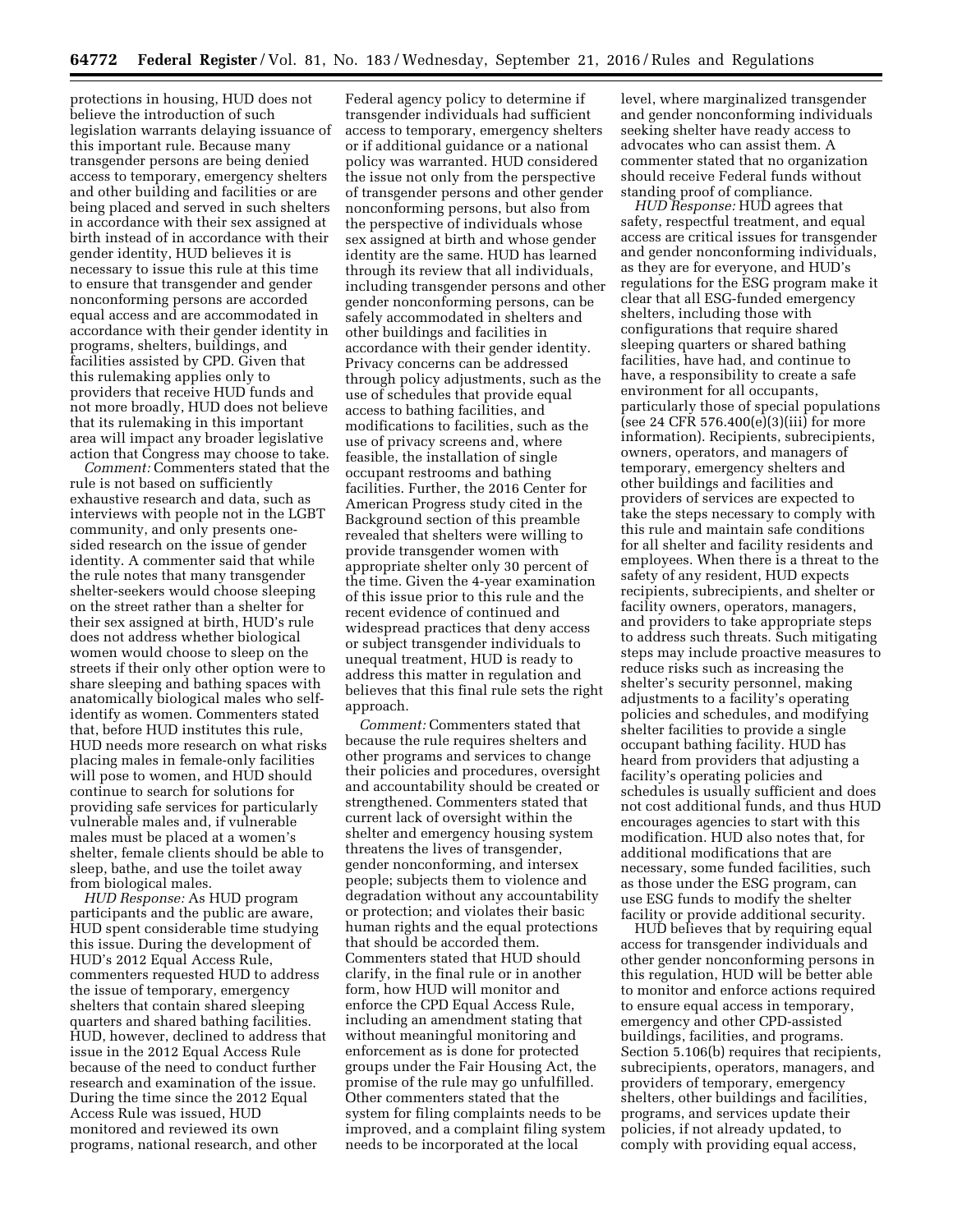which HUD can review when monitoring its recipients', subrecipients', and providers' compliance with the new requirements established by this final rule. In addition, § 5.106(d) requires that providers must document and maintain records of compliance with the requirements in § 5.106(b) of this rule for a period of 5 years.

Transgender and other gender nonconforming persons are encouraged to file complaints if they have been denied equal access to temporary, emergency shelters, other buildings and facilities, programs, or services in accordance with their gender identity. Individuals may file complaints of discrimination based on gender identity by calling 1–800–669–9777 (toll-free) or online at *http://portal.hud.gov/ hudportal/HUD?src=/program*\_*offices/ fair*\_*housing*\_*equal*\_*opp/onlinecomplaint*. Persons who are deaf or hard of hearing or who have speech impairments may file a complaint via TTY by calling the Federal Relay Service at 1–800–877–8339 (toll-free).

Transgender and other gender nonconforming persons are encouraged to file complaints with HUD's CPD program office if they have been denied equal access to any services, accommodations, or benefits under CPD programs. Whenever a recipient (including subrecipients) of HUD funds fails or refuses to comply with program requirements, whether in statute or regulation, such failure or refusal shall constitute a violation of the requirements under the program in which the recipient is operating, and the recipient is subject to all sanctions and penalties for violation of program requirements, as provided for under the applicable program. Sanctions may include the withholding of HUD assistance. In addition, HUD may pursue an enforcement action when the Fair Housing Act is implicated. A housing provider who is found to have violated the Fair Housing Act may be liable for actual damages, injunctive and other equitable relief, civil penalties, and attorney's fees. As previously discussed, along with this rule, HUD is publishing in today's **Federal Register**  for public comment a notice entitled ''Equal Access Regardless of Sexual Orientation, Gender Identity, or Marital Status for HUD's Community Planning and Development Programs'' that HUD proposes to require owners or operators of CPD-funded programs and facilities to post on bulletin boards and in other public spaces.

*Comment:* A commenter stated that the rule may place a significant burden upon the associational and religious

liberty of beneficiaries and other stakeholders; for example, by requiring residents to share facilities with opposite-sex adults where their religions prohibit that.

*HUD Response:* The exclusion of an individual or family from CPD-funded shelter because the individual is transgender or the family has one or more transgender members is inconsistent with HUD's mission to ensure decent housing and a suitable living environment for all. It is equally inappropriate to isolate or ostracize individuals because their gender identity is not the same as their sex assigned at birth. It is incumbent on HUD to ensure that the regulations governing its housing programs make clear that such arbitrary exclusion, isolation, and ostracism will not be tolerated in HUD-assisted housing and shelters. Moreover, as noted in response to prior comments, in dwellings covered by the Fair Housing Act, exclusion or unequal treatment based on an individual's gender identity or nonconformance with gender stereotypes is discrimination because of sex and violates the Act. HUD would not tolerate denial of access, isolation, or ostracism on the basis of race, color, national origin, or disability relating to one shelter resident in order to accommodate the religious views of another shelter resident. The same is true with respect to the treatment of transgender and other gender nonconforming persons.

Faith-based organizations have long been involved in HUD's programs and provide many valuable services to lowincome populations served by HUD. It is HUD's hope that faith-based organizations will continue to actively participate in HUD's CPD programs and provide services to transgender persons in accordance with the requirements set in this rule.

*Comment:* A commenter stated that the rule does not reflect the reality of providing shelter to people in challenging environments and with limited resources. Commenters stated that HUD should consider the following: (1) Providing additional resources to shelters to help them meet the privacy, health, and safety needs of clients; (2) examining what scope of client interview is permissible to enable staff to identify an attempted misuse of the proposed mandate without fear of legal challenge; (3) determining whether staff would be placed in an untenable position of pressure to accede to a request or demand contrary to their situational awareness and the reasonable concerns of other (often traumatized) shelter clients; (4)

examining how a provider would gather timely and appropriate information that it believes is relevant to the actual situation but not necessarily a matter of health or safety; (5) determining whether the privacy concerns of other clients are legitimate criteria for placement; (6) examining how singlesex women shelter providers will reconcile differences between the Violence Against Women Act's (VAWA) ''due consideration'' approach for single-sex housing and the mandate in this rule, and how shelter providers will be expected to reconcile differences between the mandate of this regulation and the often conflicting regulations and guidance provided by other Federal, State and local housing agencies. A commenter said that the proposed rule will increase guesswork and the paperwork burden surrounding client placement and expressed concern about the legal repercussions to a provider for denying placement where there is a question as to ''valid'' gender identity.

*HUD Response:* HUD appreciates the items for consideration raised by the commenters and these were the very issues that HUD did, in fact, take into consideration before issuing this CPD Equal Access Rule, more than 4 years after the 2012 Equal Access Rule. In addition, before commencing this rulemaking, on February 20, 2015, CPD released Notice CPD–015–02, ''Appropriate Placement for Transgender Persons in Single-Sex Emergency Shelters and Other Facilities,'' applicable to CPD's HOPWA, ESG, and CoC programs. This notice provides that HUD expects recipients, subrecipients, and providers to accommodate individuals in accordance with the individual's gender identity.22 HUD has had over 1 year of experience with this guidance in place and such experience further informed HUD in development of the final rule. There is no reason to assume that transgender persons pose risks to health or safety. Indeed, experience under this guidance has shown that transgender and other gender nonconforming persons can be and have been safely accommodated in accordance with their gender identity in single-sex facilities without the types of disruptions feared by the commenter.

In response to the commenter's concern about the extent of questioning and investigation that shelter staff may perform prior to determining appropriate accommodations for

<sup>22</sup>See notice at *https://www.hudexchange.info/ resources/documents/Notice-CPD-15-02- Appropriate-Placement-for-Transgender-Persons-in-Single-Sex-Emergency-Shelters-and-Other-Facilities.pdf*.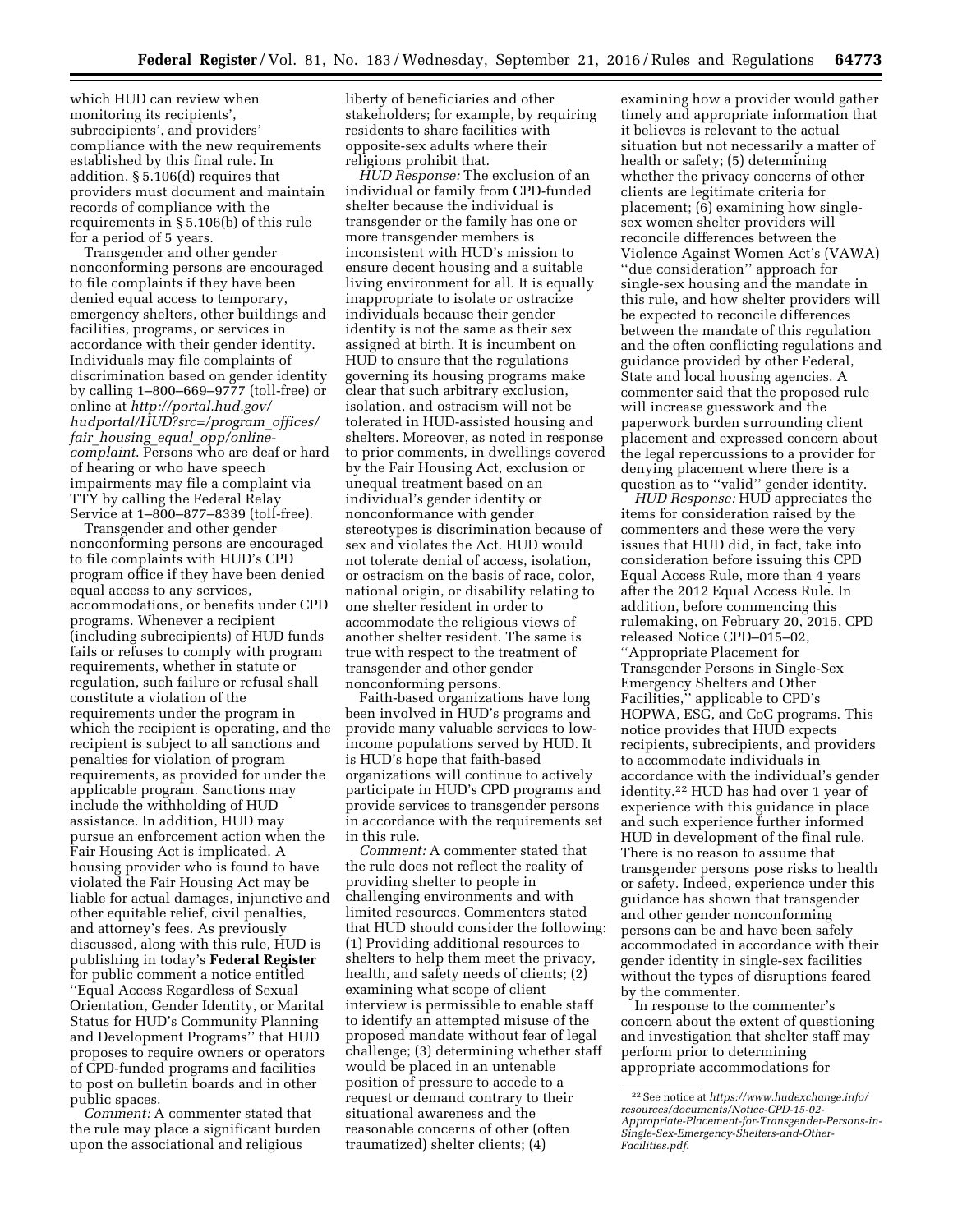transgender and other gender nonconforming persons, HUD has made modifications to the proposed rule at this final rule stage. Specifically, in § 5.106(b) of this final rule, HUD makes clear that it is inappropriate to subject individuals seeking accommodations to unnecessary, intrusive questioning about their gender identity or to ask them to provide anatomical information or documentary, physical, or medical evidence of their gender identity. Examples of unnecessary, intrusive questioning would be asking about surgeries, anatomy, and any other topics that are not necessary for placing and serving a client in the facility. Consistent with the approach taken by other Federal agencies, HUD has determined that the most appropriate way for shelter staff to determine an individual's gender identity for purposes of a placement decision is to rely on the individual's selfidentification of gender identity. As for the comment about how to ''reconcile differences between the VAWA's 'due consideration' approach to single-sex housing,'' HUD reviewed DOJ's guidance regarding the VAWA's nondiscrimination provision and does not see a conflict that needs to be reconciled.

HUD recognizes that emergency shelters are not the ideal placement for anyone, and that is why HUD is encouraging communities to move individuals and families into permanent housing as quickly as possible. In the meantime, HUD recognizes that there are security risks in operating shelters, but the obligation to provide for safety and security is not new, and the denial of equal access cannot be justified based on unfounded concerns about safety or security. Under this final rule, policies and procedures for CPD programs covered by this rule will have to include, if appropriate, provisions on nondiscriminatory measures to ensure the health, safety, security, and privacy of all occupants and staff in accordance with applicable Federal laws and regulations. Further, under this rule, recipients, subrecipients, owners, operators, managers, and providers of shelters and other buildings and facilities with physical limitations or configurations that require and are permitted to have shared sleeping quarters or shared bathing facilities must take nondiscriminatory steps that may be necessary and appropriate to address privacy concerns raised by residents or occupants, and, as needed, update their admissions, occupancy, and operating policies and procedures. It would be appropriate for a recipient,

subrecipient, owner, operator, manager, or provider to update its operating policies and procedures to reflect nondiscriminatory steps to address privacy concerns if providers repeatedly receive the same request from occupants that can be accommodated in the same manner. However, an update to their policies and procedures in order to address rare case-specific situations may not be necessary, although an exception to policies and procedures may be appropriate in such circumstances to avoid infringement on an individual's privacy concern. HUD believes that this final rule clarifies compliance and greatly reduces responsibility of the staff to determine gender identity for the purposes of placement.

*Comment:* A commenter stated that the proposed paperwork and record retention requirements of the proposed rule distract from the prime objective of shelters, disincentivizes participation in HUD programs, and make meeting the overarching objective of ensuring access to shelter for all more costly and burdensome.

*HUD Response:* This final rule eliminates most of the provisions of the proposed rule that required recordkeeping requirements, and as a result HUD has removed most of the recordkeeping requirements in this final rule. The only recordkeeping requirement that remains is the requirement to maintain records of policies and procedures to ensure that equal access is provided, and individuals are accommodated, in accordance with their gender identity. This requirement will aid HUD in monitoring compliance with this rule and taking enforcement action where needed.

*Comment:* Commenters expressed support for the rule's definitions of gender identity and perceived gender identity. A commenter said the original definition of gender identity encouraged discrimination by implying or directly giving providers the ability to determine gender through discriminatory perceptions based on gender stereotypes. A commenter stated that ''transgender women are women and transgender men are men.'' Commenters stated that the rule's separation of definitions of actual and perceived gender identity will help to ensure that LGBT individuals receive equal access to shelter, for example, by clarifying concepts that may be unfamiliar to grant recipients.

*HUD Response:* HUD appreciates the commenter's support for the revised definition and agrees that it is important to differentiate between actual gender identity and perceived gender identity.

As discussed earlier, the definition of ''perceived gender identity'' in this final rule includes a perception based on documents, to make clear that the identification of gender or sex on an individual's identity document may be different than a person's actual gender identity, and that the perceived gender identity of an individual based on information on the documents may not be the basis of discrimination against that individual.

*Comment:* Commenters stated that HUD's rule should allow persons to determine gender identity and expression free from harassment and violence, whether actual or perceived gender. Commenters stated that they appreciated that the definition of ''perceived gender identity'' covers discrimination based on gender expression, and they urged HUD to include consistent clarifying language to this effect in both the preamble to the final rule and in training and technical assistance for grantees.

*HUD Response:* As HUD noted in a prior response, by incorporating gender expression into the definition of perceived gender identity, the final rule requires recipients, subrecipients, and providers to make shelter available without regard to gender expression. HUD will take the commenter's recommendations into account when developing training and technical assistance materials.

*Comment:* Commenters stated their belief that self-reported gender identity should be afforded a lesser status than binary biological sex, because gender is subjective, mutable, and theoretical, whereas biological sex is objective, immutable, and demonstrable. Commenters stated that research demonstrates a lack of scientific consensus as to transgender status or that gender fluidity is a mental illness. Commenters stated that the rule contravenes the Constitution's recognition of a ''fundamental, irreducible reproductive asymmetry'' between women and men. Commenters stated that the rule should require the use of verifiable criteria, *e.g.,* medical history, to establish the authenticity of a self-identified transgender individual. A commenter stated that the rule puts ''staff in the position of adjudicating who is a (transgender) woman and who is not,'' and that this is unfair to such staff and the populations they serve. A commenter stated that biological sex is relevant to decisions about single-sex housing and shared sleeping and bathing areas. Another commenter said HUD conflates the definitions of ''sex,'' and ''gender,'' and suggested that HUD define ''sex'' as the actual biological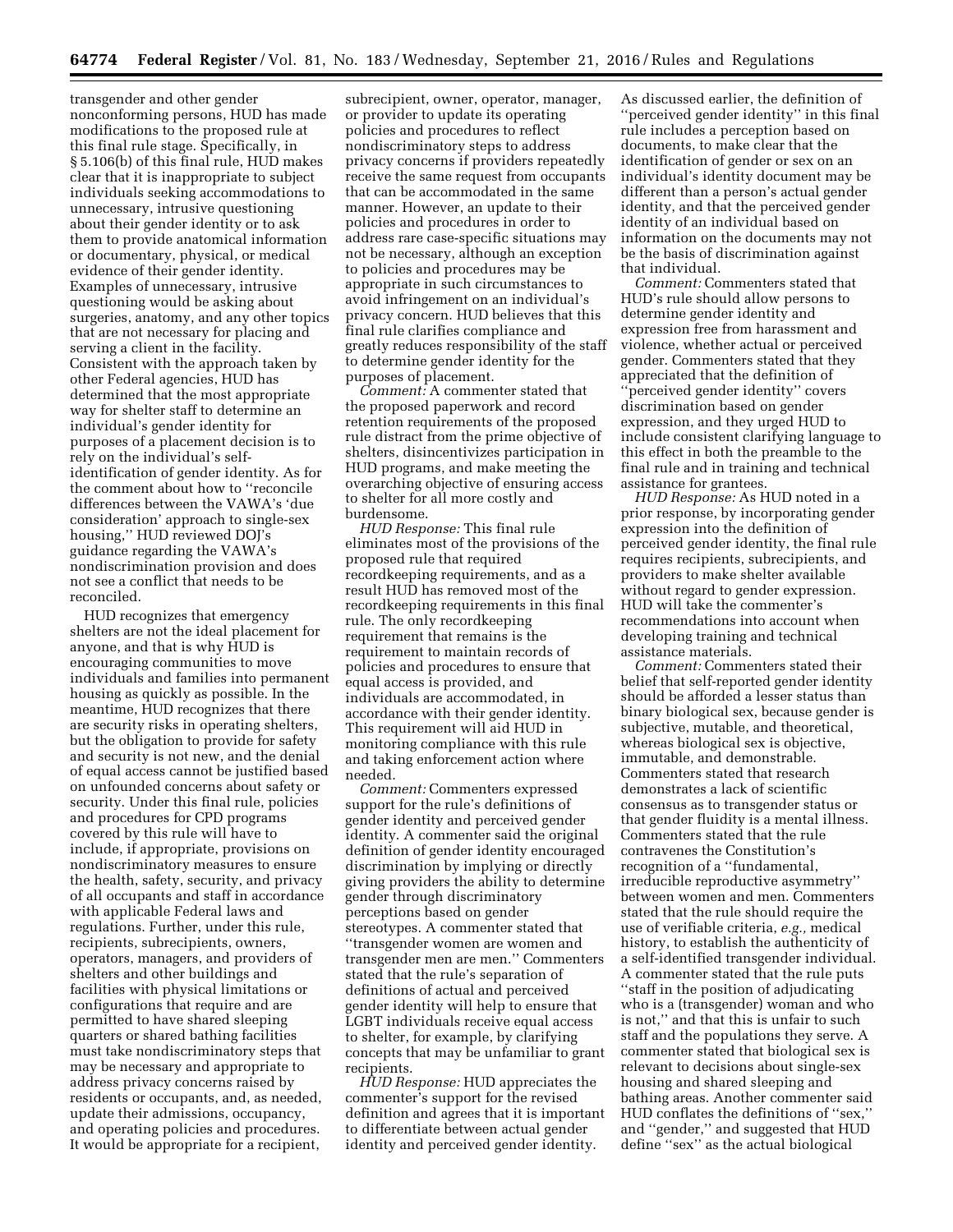maleness or femaleness of a person and ''gender'' as the cultural sex-role, although the commenter stated that even this revision is still problematic because there are no universally agreed upon attributes for what constitutes particular roles.

Other commenters stated that sex is not ''assigned'' at birth, but is presented, observed, and recorded, and commenters recommended that the rule refer to the sex ''presented'' at birth rather than the sex ''assigned'' at birth. This commenter also supported the view that ''perceived'' gender identity is problematic, as perception varies from individual to individual, and asked how a provider is expected to perceive somebody else's identity. The commenter suggested that the rule state that perceived gender identity means the social sex-role the person is assumed to have an affinity for based on exhibited stereotyped behaviors commonly acknowledged to be associated with being either male or female and/or the actual biological sex of the person, but stated that there still needs to be some objective criteria for the definition to be of any real use, but using stereotyped behaviors in place of biological sex is problematic. A commenter said that the rule also does not define ''transgender'' or explain how a provider could distinguish between those who are sincere in their sex-role identity and those who are not. Further, the commenter said that because this rule enshrines expressions and characteristics as a legal sex category, it will negatively affect other laws concerning women's rights, and the definition of ''woman'' should be based on biological sex.

*HUD Response:* HUD appreciates and has considered the suggested revisions to the definition of ''gender identity'' offered by commenters. However, HUD declines to make the suggested changes at this final rule stage. As HUD observed in the 2012 Equal Access Rule, the number of suggested revisions to the definition of ''gender identity'' highlights a range of differing views among commenters regarding the meaning of this term. Consequently, HUD was required to determine which definition makes the most sense in this context. As noted earlier in this preamble, in the 2012 Equal Access Rule, HUD based its definition on the Matthew Shepard and James Byrd, Jr., Hate Crimes Prevention Act of 2009, on the basis that both this statute and HUD's policy sought to protect LGBT individuals. Subsequently, however, HUD evaluated its program recipient practices, reviewed research on discrimination of transgender

individuals in shelter settings, solicited input on the experiences and concerns of both clients and providers, and reviewed its own guidance, as well as several other Federal agencies' genderidentity nondiscrimination policies. HUD found helpful, for instance, that the DOJ's guidance states that a program recipient ''should ask a transgender beneficiary which group or service the beneficiary wishes to join,'' but may not ''ask questions about the beneficiary's anatomy or medical history or make burdensome demands for identity documents.'' As noted in the proposed rule, HUD determined, in light of its review, that it would be more effective for the specific purpose of ensuring equal access to HUD programs to separate the definitions of actual and perceived gender identity and to require that any gender identity determinations in the context of CPD programs be based on an individual's self-identification. That does not mean that staff workers conducting intake procedures must account for perceived gender identity in determining placement. In fact, it means that staff workers must not use perceived gender identity and must only place an individual based on the individual's actual gender identity, without additional questions about anatomy, medical history, or identification documents. Transgender and gender nonconforming persons must not be placed based on perceived gender identity when it is in conflict with an individual's self-identified gender identity. This approach is consistent with current research, with HUD's existing guidance, and with other Federal agency policy. This approach does not require the provider to make any determination as to an individual's sincerity with respect to their gender.

In response to the comment with regard to this rule's impact on a ''legal sex category,'' this rule does not provide a definition of ''woman'' or ''sex.'' In this rule, HUD notes that gender identity—and whether a person identifies with their sex assigned at birth or not—is a component of sex. As such, HUD believes it was important to recognize the role of gender identity in its 2012 Equal Access Rule and to provide further guidance on how individuals are treated based on gender identity in this rule. In view of its role in ensuring access to housing for all Americans, HUD could not countenance denying equal access to shelter on the basis of gender identity, just as it could not countenance such treatment for characteristics such as race, color, national origin, or disability. As previously noted, HUD does not believe

it is appropriate to isolate, ostracize, or treat people differently because of the way others, such as other shelter residents or shelter employees, view them.

Given the comments requesting guidance on the efforts a provider may use to identify an individual's gender identity, HUD revised the proposed rule, in this final rule, to provide clarity on this point. Specifically, HUD has included a provision in § 5.106(b) that makes clear that individuals may not be asked to answer intrusive questions, provide anatomical information, or provide documentary, physical, or medical evidence of the individual's gender identity. HUD notes that documents such as identification documents may list an individual's sex assigned at birth and not an individual's gender identity. Thus, an identification card or other document is not dispositive of an individual's gender identity. By including language that prohibits intrusive questioning or requests for anatomical information, documentation, or physical or medical evidence, HUD makes clear to providers, owners, operators, and managers that an individual's selfidentification of gender identity is sufficient evidence of the individual's gender identity for purposes of making a decision regarding admission, placement, accommodation, placement, or services under this final rule. While documentation of gender identity may not be required for purposes of establishing an individual's gender identity or determining eligibility for a program, HUD recognizes that an individual may need to provide documentation of identity in order to apply for certain types of assistance, such as healthcare, Social Security benefits, or employment. In instances where the provider receives documentation and that documentation states a different gender marker than was identified by the individual as their gender identity, the provider must continue to serve the individual in accordance with their self-identified gender identity.

As previously stated, it is not uncommon for transgender persons to have identification documents that indicate the individual's sex assigned at birth instead of the individual's gender identity, so identity documents should not be viewed as evidence contesting an individual's self-identification of gender identity.

*Comment:* A commenter stated that the rule recognizes that some people do not identify as either male or female and that such persons must be permitted to choose which option is most consistent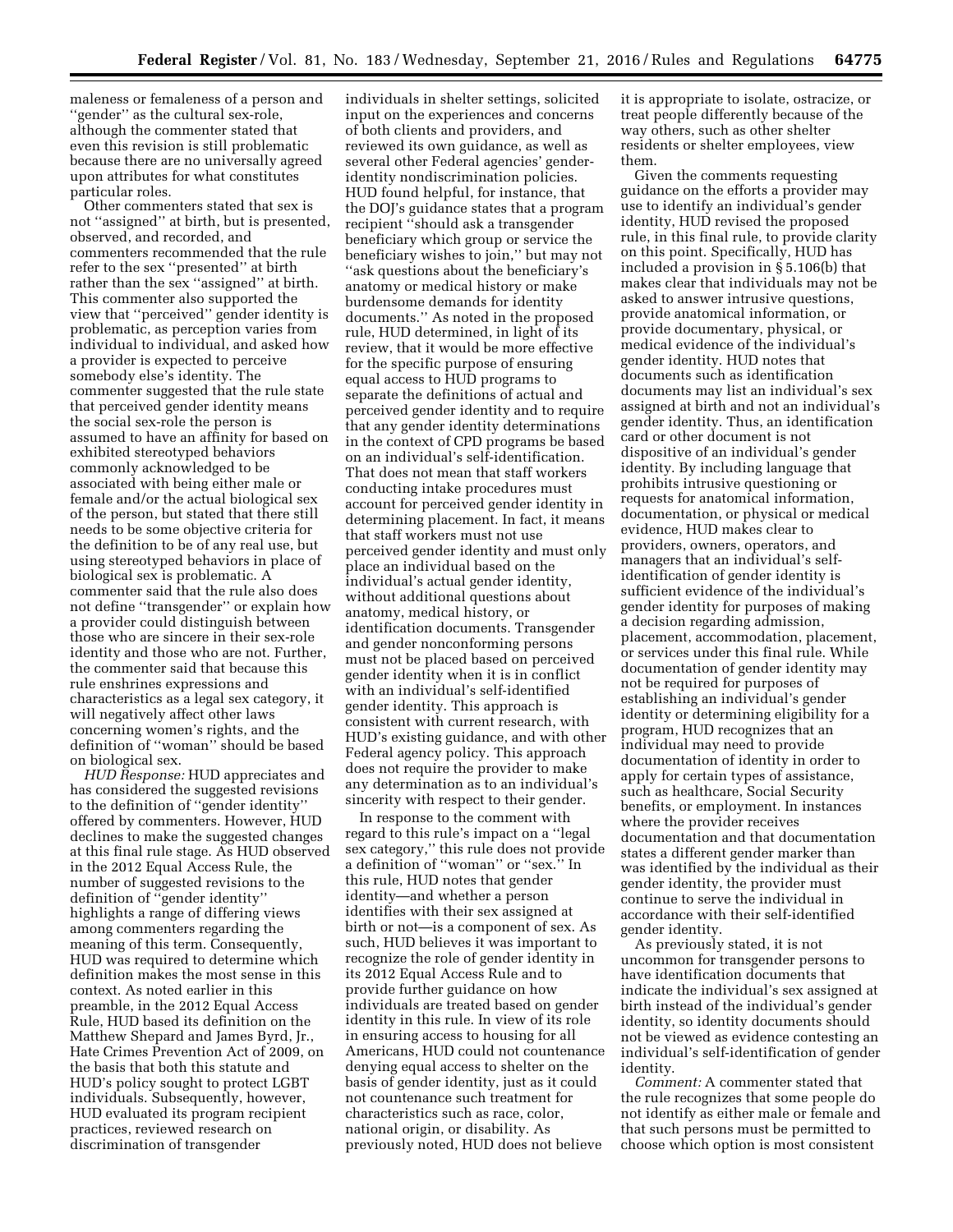with their gender when accessing single-sex shelters or other buildings or facilities or services. Commenters asked HUD to clarify how the rule applies to people who identify in nonbinary, gender-fluid, intersex, or gender nonconforming terms. Commenters stated that nonbinary individuals constitute a vulnerable subgroup within the transgender population, particularly because their identity may be less familiar to program staff, but they are nevertheless entitled to the same acceptance and respect for their gender identities as are others. A commenter said the medical community has widely recognized the importance of recognizing gender identities other than male or female, or nonbinary genders, and providing those with nonbinary genders equal access to services. Commenters stated that an individual whose gender identity is neither male nor female should have the right to state which program or facility is most consistent with their identity and asked HUD to include language to this effect in the preamble to the final rule. The commenters also asked HUD to discuss in its training and technical assistance for grantees the rule's application to persons who are gender nonconforming or who do not identify as male or female, in training and technical assistance for grantees. Commenters stated that the rule should expressly state that refusing service or access to individuals who are gender nonconforming or who do not identify as either male or female violates the proposed rule. Commenters stated that when only male or female accommodations are available, equal access requires that persons who do not identify as either male or female must be permitted to determine which option is most consistent with their gender identity. A commenter stated that HUD should amend its forms and databases to permit individuals to identify as something other than male or female and to instruct program staff that individuals must be permitted to selfidentify their own gender. Another commenter said that the rule does not mention intersex persons or persons with a difference of sexual development (DSD) and, consistent with current trends in case law, coverage of the rule should be expanded to include persons with intersex conditions and DSD.

Another commenter said that while it understands that the proposed regulations are requiring nonbinary users to choose between facilities for the two majority genders, the commenter believes that, over the long term, singlesex systems are going to have to become

integrated if they are to cost-effectively serve an expanding variety of gender identities. This commenter asked HUD to start conceptualizing a new system that can comfortably accommodate nonbinary users. A commenter said HUD should encourage recipients to undertake the following: The development and creation of all-gender spaces; the creation of policies, practices, and staffing structures that would allow programs and facilities to be safely designated as all-gender; and the creation of practices and facility upgrades that afford all residents increased personal privacy.

*HUD Response:* HUD appreciates the comments regarding individuals who do not identify as either male or female and individuals who are nonbinary, genderfluid, intersex, or gender nonconforming. While HUD did not reference each of these groups in its proposed rule or the regulatory text of this final rule, HUD's use of terminology is not intended to exclude people because of the words they use to describe themselves. HUD recognizes that there is more work to do in this area to ensure that, to the greatest extent possible, all individuals are treated equally and appropriately accommodated in HUD-funded programs, shelters, services, and other facilities. In circumstances where an individual does not identify as male or female and such information is relevant to placement and accommodation, the individual should be asked the gender with which the individual most closely identifies. In these circumstances, the individual is in the best position to specify the more appropriate genderbased placement as well as the placement that is most likely to be the safest for the individual—either placement with males or placement with females.

While HUD appreciates the suggestions about future actions it may take to better accommodate everyone in shelters, HUD declines to address these comments in detail as these issues are beyond the scope of this rulemaking. HUD will consider these issues for future rulemaking. As the commenters suggest, HUD will also consider training and guidance for shelter providers, operators, and managers on best practices for dealing with individuals who do not identify as male or female and individuals who are nonbinary, intersex, or gender nonconforming. HUD agrees that individuals in these groups may be particularly vulnerable, and that training and technical assistance may be helpful in addressing the needs of these populations of shelter residents.

*Comment:* A commenter stated that HUD should not follow the approach taken by DOJ in implementation of the Prison Rape Elimination Act because DOJ regulations included provisions allowing correctional agencies broad discretion to make ''case-by-case'' decisions regarding whether placement in a male or female facility would ensure the individual's health and safety. The commenter stated that while DOJ explained in its rule's preamble that ''an agency may not simply assign the inmate to a facility based on genital status,'' few, if any, State agencies are complying with this provision, with the result that agencies are maintaining their prior practices of automatically placing individuals exclusively based on their genital anatomy, even when nominally adopting policy language that mirrors the Federal rule. The commenter stated that such discretion is not appropriate or permissible under regulations implementing Federal nondiscrimination requirements. Another commenter stated that the most essential element of a successful nondiscrimination policy is the basic rule that housing must be based on a person's self-identified gender, not on their sex assigned at birth. A commenter stated that placement should not be conditioned on whether a transgender person has undergone any medical treatment or been able to change the gender markers on their identification documents, or have to look a certain way. Another commenter stated, citing several examples in the United States and elsewhere, that shelters that have adopted a rule basing gender on selfidentification, as opposed to sex assigned at birth, report uniform success in being able to serve and integrate transgender people into their programs and services.

*HUD Response:* HUD has never intended to give broad discretion to recipients and providers to make caseby-case decisions. The proposed rule required providers of temporary, emergency shelter and services to document the specific facts, circumstances, and reasoning relied upon in any case-by-case determination that results in an alternative admission, accommodation, benefit, or service to an individual or their family.

To clarify that placement is to be made on the basis of an individual's self-identification of gender, § 5.106(b) of this final rule includes a provision stating that individuals may not be subjected to intrusive questioning relating to their gender identity or asked to provide anatomical information, documentation, or physical or medical evidence of gender identity. Therefore,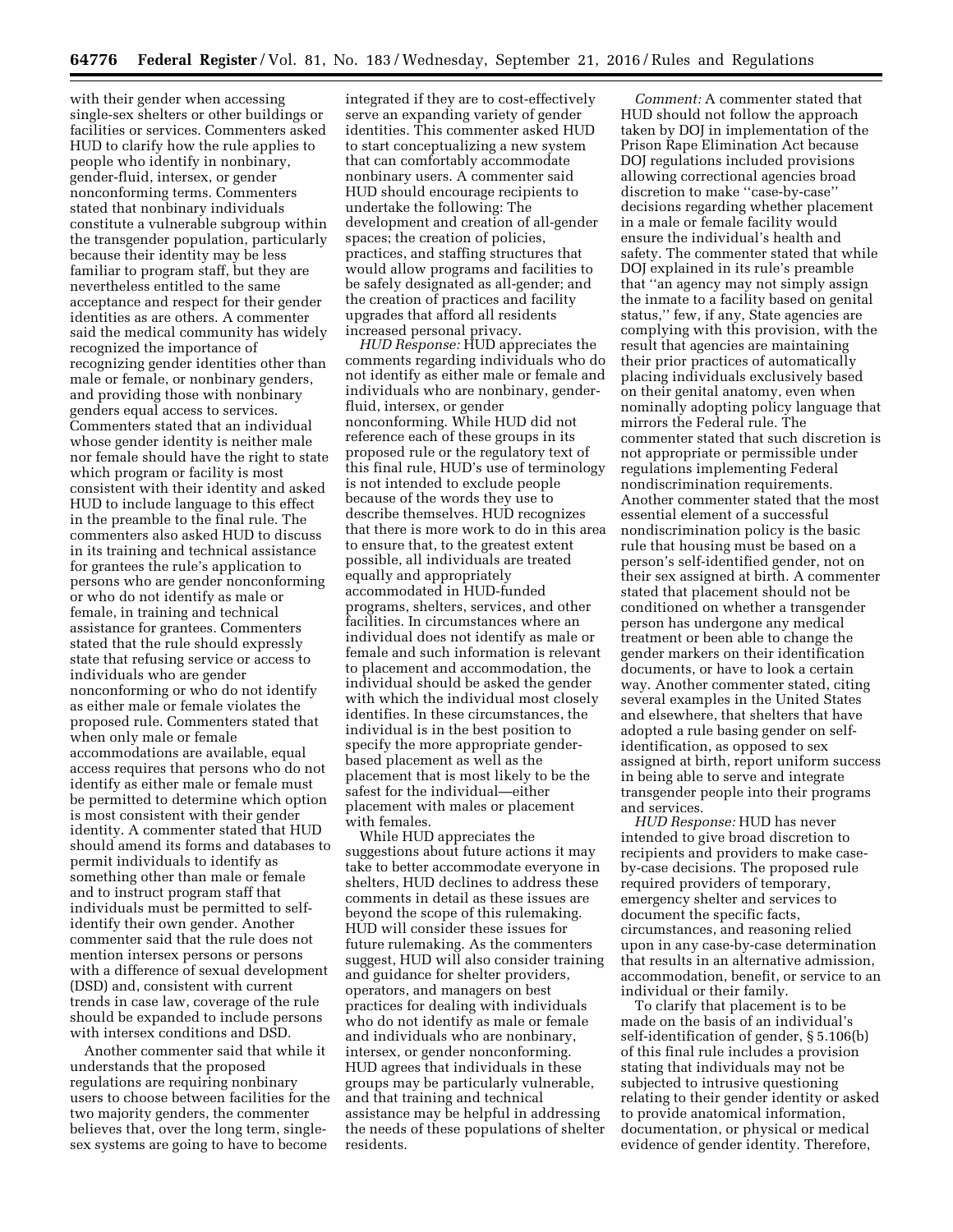this final rule makes clear that placement in accordance with an individual's gender identity cannot be conditioned on whether a transgender person has undergone medical treatment, has been able to change identification documents to reflect their gender identity, or has a certain appearance or gender expression.

Additionally, as discussed earlier in this preamble, in § 5.106(c) of this final rule, which addresses placement and accommodation in temporary, emergency shelters and other facilities with physical limitations or configurations that require and are permitted to have shared sleeping quarters or shared bathing facilities, HUD removes the proposed rule language that, under narrow circumstances, a written case-by-case determination could be made on whether an alternative accommodation for a transgender individual would be necessary to ensure health and safety. In its place, HUD provides that placement and accommodation of individuals in shelters and other buildings and facilities with physical limitations or configurations that require and are permitted to have shared sleeping quarters or shared bathing facilities shall be made in accordance with an individual's gender identity. Further, this revised paragraph (c) provides for post-admission accommodations, where, after an individual has been admitted to a shelter or other building and facilities, providers must take nondiscriminatory steps that may be necessary and appropriate to address privacy concerns raised by residents or occupants. This provision for postadmission accommodations applies to all individuals, regardless of gender identity.

*Comment:* In contrast to the preceding comment, commenters stated that the requirements that an accommodation be permitted only in ''narrow'' or ''rare'' circumstances, and then only when ''necessary'' to ensure two specified interests—health and safety— is too circumscribed to adequately protect the interests of all residents. The commenter stated that an accommodation that furthers the interests in protecting the health and safety of residents should be allowed, for example, even if not, strictly speaking, ''necessary,'' and not only at the request of the person ''claiming'' to be transgender. Commenters stated that, even as to housing facilities that admit both men and women, residents should not be required to share with persons of the opposite sex those areas, such as sleeping and bathing areas, properly

reserved to persons of one sex, for reasons of privacy.

*HUD Response:* As discussed above, this final rule notes that providers need to take nondiscriminatory steps that may be necessary and appropriate to address privacy concerns raised by residents or occupants. HUD stresses the use of the term ''nondiscriminatory'' in this provision. An example of a nondiscriminatory step to address privacy concerns would be accommodating a request of a domestic violence victim who has specific privacy concerns to bathe at specific, separate times from other shelter or facility occupants.

As HUD has noted, it has studied the issue for 4 years and determined, following the lead of other Federal agencies, that to ensure equal access, the general rule must be that individuals are accommodated in accordance with their gender identity. If HUD were to provide broader discretion, placement decisions would rely on more subjective factors that might differ from provider to provider based on the views, beliefs, and unsubstantiated fears of individual shelter staff.

*Comment:* A commenter said the rule prohibits a determination from being based on complaints of other shelter residents when those complaints are based on actual or perceived gender identity, but HUD should provide guidelines to help providers distinguish complaints that are based on recognition of threat because of a client's biological sex, as opposed to ''gender identity.''

*HUD Response:* HUD agrees that the language referenced by the commenter could cause confusion. HUD, therefore, has removed the language and makes clear that in temporary, emergency shelters and other buildings and facilities with physical limitations or configurations that require and are permitted to have shared sleeping quarters or shared bathing facilities, placements and accommodations shall be made in accordance with an individual's gender identity. Once an individual is accommodated, providers shall take appropriate steps to address privacy concerns raised by all residents and occupants. By considering complaints, and taking appropriate action in response, a provider will minimize the risk of harassment occurring among occupants and between staff and occupants.23 Such

actions must, however, be nondiscriminatory.

*Comment:* Commenters stated that the rule should clarify that shelters may give transgender people case-by-case alternative or modified accommodations only when they request them and not at the mandate of shelter staff and/or to accommodate the wishes, fears, or discomfort of others—and that such alternatives or modifications shall not be based on a person's actual or perceived gender identity. Commenters also stated that the rule should clarify that shelters shall provide accommodations requested by a transgender shelter-seeker, and only when those accommodations are reasonable and appropriate to protect the health, safety or privacy of that individual. Commenters stated that a person's ability to request an alternative or modified placement should not be limited to ''shared sleeping quarters or shared bathing facilities'' and recommended that the provision for such accommodations be incorporated into paragraph (b) of § 5.106 (which is titled Equal Access in accordance with gender identity) rather than in separate paragraph (d) of § 5.106 (which is titled Referrals). A commenter said that many shelters find that, where possible, providing increased privacy for all residents is ideal; for example, private rooms and bathrooms and showers with locks. A commenter stated that the rule should mandate that shelters provide unisex bathrooms with individual showers.

Commenters stated that the rule should clarify that any alternative or modified placements must provide access to the same or substantially equivalent services, or a ''comparable alternative program.'' Commenters stated that HUD should clarify that shelters will be in noncompliance with the rule if they provide some services (*e.g.,* hotel vouchers) but otherwise deny equivalent services, such as the same length of stay, other supportive services offered by the shelter, or services provided at the primary program site due to a lack of transportation. A commenter stated that a provider that refers an individual to another program should be required to confirm that the individual received shelter or services at that alternative program.

*HUD Response:* As previously discussed, this final rule removes the case-by-case determination language in the proposed rule and establishes that individuals in HUD-funded shelters and other buildings and facilities with physical limitations or configurations that require and are permitted to have shared sleeping quarters or shared

<sup>23</sup>Unlawful harassment in shelters that qualify as dwellings violates the Fair Housing Act. See Quid Pro Quo and Hostile Environment Harassment and Liability for Discriminatory Housing Practices Under the Fair Housing Act, proposed rule, 80 FR 63720 (Oct. 21, 2015).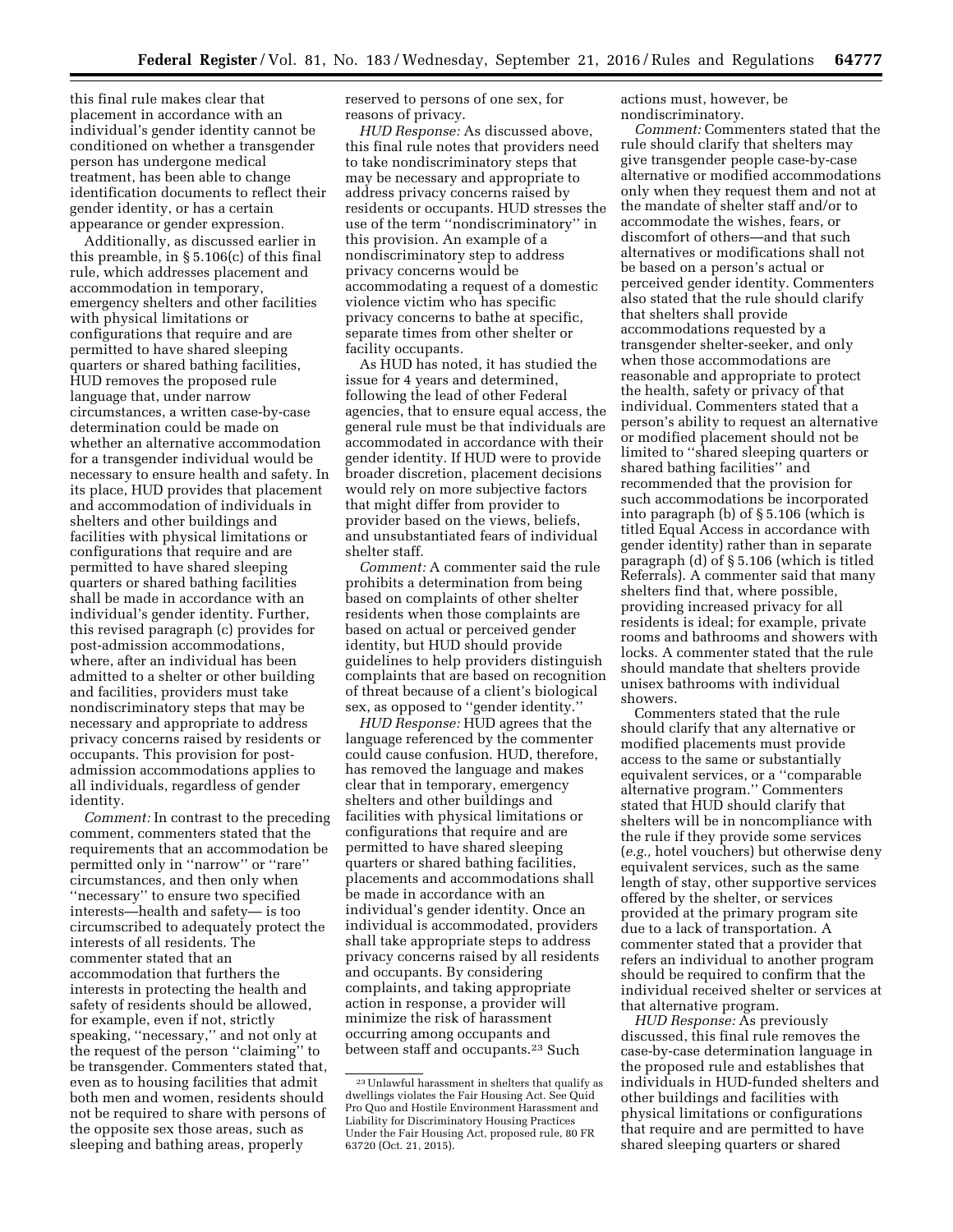bathing facilities must be accommodated in accordance with their gender identity. This final rule makes clear that providers do not have the discretion to suggest that individuals may not be accommodated in shelters that match their gender identity because their gender identity differs from their sex assigned at birth. As a result, HUD has eliminated the referral provision that was in § 5.106 (d) of the proposed rule. Section 5.106(b) of this final rule broadly discusses how policies and procedures must ensure equal access to CPD programs based on gender identity.

As discussed earlier in this preamble, the revisions to this final rule do not preclude the existing possibility that any occupant may request a referral to an alternate project or that, in such cases, staff may provide a referral to another project or, where none is available and funding permits, offer clients a hotel or motel voucher. HUD appreciates the commenters' concerns that a transgender individual who is provided an alternative accommodation at the individual's request should be provided an accommodation that is comparable to the shelter within which the individual originally sought accommodation and agrees that when providers make referrals they should ensure that an opportunity to access equivalent alternative accommodations, benefits, and services is provided, or the requestor should receive a referral to a comparable alternative program with availability and equivalent accommodations, benefits, and services.

HUD is encouraged that many shelters are providing increased privacy for all residents, such as private rooms and bathrooms and showers with locks, and as discussed earlier in this preamble, HUD encourages this where feasible. This rule, however, does not mandate this configuration. Mandatory configuration of shelters is beyond the scope of this rulemaking.

*Comment:* Other commenters stated that they oppose any exception to the requirement that shelter be provided based on gender identity to protect the health and safety of shelter employees or other people staying in the shelter, because such an exception is not necessary and will be used as pretext to deny shelter to transgender individuals. Commenters stated that under the proposed rule language, it is not clear whose health and safety the exception is intended to protect. A commenter stated that the very allowance of an exception reinforces the attitude that a person is a threat to others based solely on her or his status as a transgender individual. The commenter stated that if a shelter provider is concerned that a transgender

individual's behavior or conduct poses a threat to others' health or safety, then the provider can and should address that in the same way that it addresses the problematic conduct of any other person staying in the shelter.

Another commenter stated that the exception, which is ambiguous, should be removed, because it is unclear from the preamble what kind of ''health and safety'' circumstances would (or should) ever justify denying shelter to a transgender individual in accordance with their gender identity. A commenter stated that the exception should apply only to the health and safety of the shelter seeker, meaning that only shelter seekers could make these requests for other accommodations for themselves. Other commenters stated that HUD should take special care to ensure that providers are not choosing these alternatives in order to circumvent the general prohibition on discrimination. A commenter stated that it would be very helpful for HUD to provide guidance in the form of specific examples of effective policy adjustments, as well as other ways shelter and housing providers can mitigate actual or perceived threats to health or safety, in a less burdensome way. A commenter stated that guidance is needed to address what covered providers should do in scenarios where they lack financial resources to provide alternative accommodations or referrals, so as not to violate the rule.

*HUD Response:* HUD appreciates these comments and, as discussed previously, HUD has revised the rule to clarify that placement and accommodation must be made in accordance with an individual's gender identity.

*Comment:* A commenter stated that the goals of this rule could conflict with the goals of ''Violence Against Women Reauthorization Act of 2013: Implementation in HUD Housing Programs,'' a rule that seeks to offer expanded protections to victims of domestic violence, dating violence, sexual assault, and stalking within HUD-assisted and HUD-insured housing. The commenter suggested that HUD provide additional guidance to operating facilities with shared sleeping quarters on how to offer alternative accommodations to transgender individuals when there are residents that are sensitive to sharing facilities with the opposite sex due to their experiences with domestic violence.

*HUD Response:* HUD's proposed rule implementing the housing protections of VAWA, which as the commenter noted would expand protections to victims of domestic violence, dating

violence, sexual assault, and stalking in HUD-assisted and HUD-insured housing, does not conflict with this final rule. HUD's proposed rule on VAWA would implement statutory requirements that: (1) Prohibit housing providers under certain HUD programs (covered housing providers) from denying or terminating assistance or occupancy rights to individuals because they are or have been victims of domestic violence, dating violence, sexual assault, or stalking; (2) require covered housing providers to notify tenants and applicants of their rights under VAWA, and detail what documentation covered housing providers may ask for; (3) require covered housing providers to create emergency transfer plans; and (4) provide for lease bifurcations. Nothing in HUD's rule proposing to implement VAWA contradicts this rulemaking requiring that individuals be housed and receive services in accordance with their gender identity.

Further, as HUD explained in the CPD Equal Access proposed rule, VAWA imposed a new grant condition that prohibits discrimination by recipients of grants administered by DOJ, including grants to provide housing assistance for survivors of domestic violence. Although this provision relates to DOJ, and not to HUD, HUD noted that on April 9, 2014, DOJ's published guidance entitled ''Frequently Asked Questions: Nondiscrimination Grant Condition in the Violence Against Women Reauthorization Act of 2013,'' which addresses how a recipient of DOJ funds can operate a single-sex facility funded through VAWA and not discriminate on the basis of gender identity. The DOJ guidance states that recipients that operate sex-segregated or sex-specific programs should assign a beneficiary to the group or service that corresponds to the gender with which the beneficiary identifies, and may consider on a caseby-case basis whether a particular housing assignment would ensure the victim's health and safety, but recipients may not make a determination about services for one beneficiary based on the complaints of another beneficiary when those complaints are based on gender identity. The guidance further states that, for the purpose of assigning a beneficiary to sex-segregated or sexspecific services, best practices dictate that the recipient should ask a transgender beneficiary which group or service the beneficiary wishes to join, but the recipient may not ask questions about the beneficiary's anatomy or medical history or make burdensome demands for identity documents.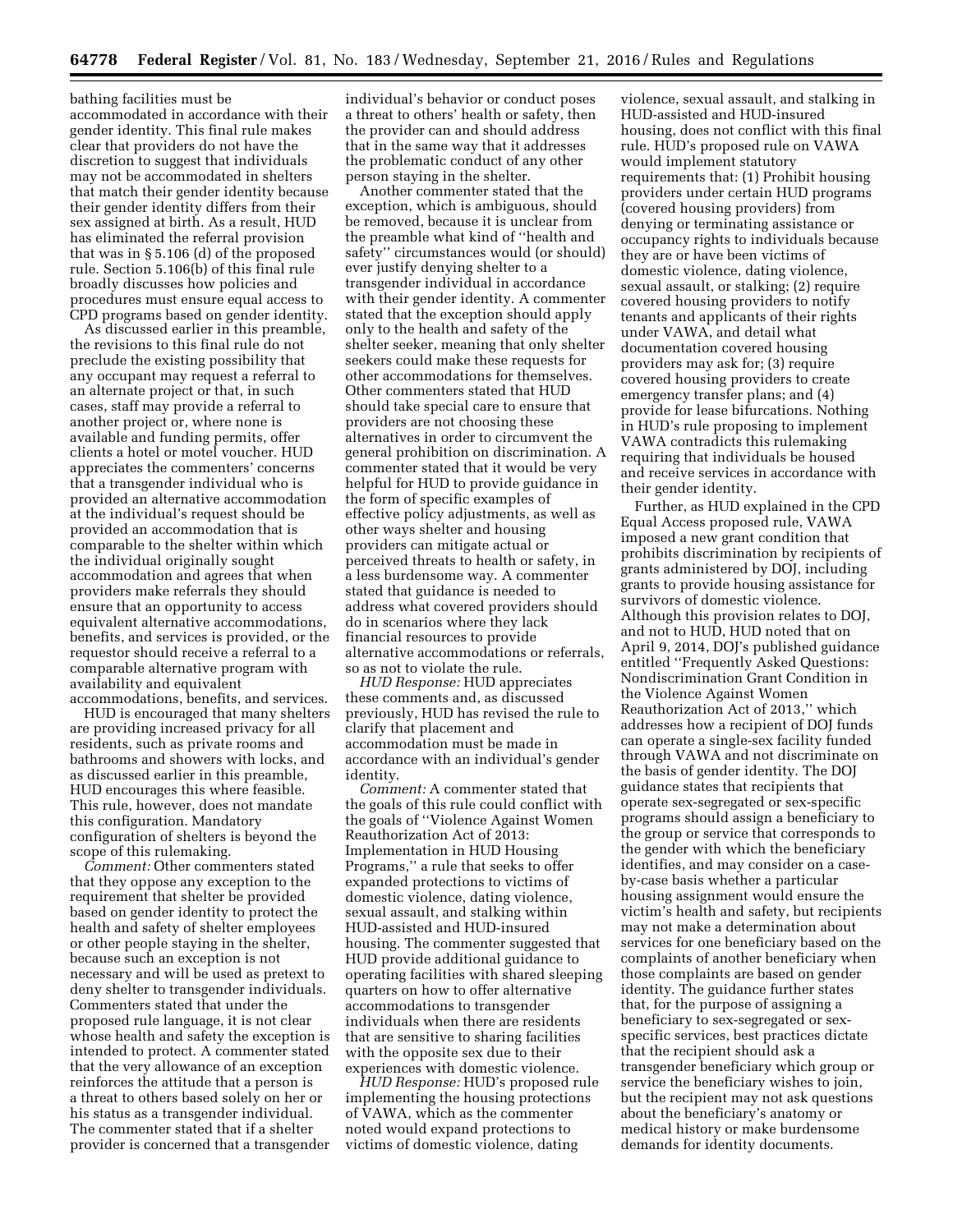HUD's rule requires that individuals be accommodated in accordance with their gender identity. It is beyond the scope of this rule to detail methods for best serving victims of domestic violence, dating violence, sexual assault, or stalking. However, as discussed earlier, this final rule requires that providers must take nondiscriminatory steps that may be necessary and appropriate to address privacy concerns raised by all residents or occupants. HUD notes that both victims and perpetrators of domestic violence and other VAWA crimes include persons who are transgender or gender nonconforming individuals and persons who are not.

*Comment:* Commenters asked that HUD include other CPD programs that will be active in the near future, including the Housing Trust Fund and the Rural Housing Stability Assistance program, or provide an indicator that the list is nonexhaustive so the Secretary can add more CPD programs.

*HUD Response:* HUD's intent was to cover all CPD programs, as noted in the preamble to the proposed rule. Therefore, HUD makes clear in § 5.106(a) that additional CPD programs, such as the Housing Trust Fund and Rural Housing Stability Assistance programs, are included.

*Comment:* Commenters stated that the rule should clarify that transgender persons have a right to housing and treatment consistent with their gender identity in all circumstances—in the preamble and training and technical assistance. Other commenters said it is essential that the rule address more directly the problem of violence, including the high rates of sexual assault, against LGBT and gender nonconforming persons in federally funded shelters.

*HUD Response:* HUD's 2012 Equal Access Rule and this CPD Equal Access Rule explicitly acknowledge the higher rate of discrimination and acts of violence experienced by transgender persons and both rules address the issue that transgender individuals and other gender nonconforming persons must be able to participate in HUD programs on an equal basis as all other program participants. HUD guidance and training on its Equal Access rules cover these subjects.

*Comment:* The rule must address public and staff perceptions.

*HUD Response:* The final rule makes clear that transgender and other gender nonconforming individuals are to be admitted, placed, accommodated, and provided with services in accordance with their gender identity. Public and staff perceptions are not an appropriate basis for denial or limitation of access. Any additional rulemaking to address public and staff perceptions of transgender and gender nonconforming persons is beyond the scope of this rulemaking. HUD acknowledges, however, that such topics may be appropriate for training and technical assistance materials for shelter providers.

*Comment:* Commenters stated that HUD-funded programs should be required to create and implement written policies specifying how they will combat harassment, violence, and sexual assault and, in particular, how they will protect the health and safety of LGBT and gender nonconforming persons and others who are at increased risk of sexual violence. A commenter recommended that HUD require its recipients and subrecipients to create written policy and guidelines combating violence against persons marginalized due to their sexual orientation or gender identity and to require data collection to help monitor accountability. Commenters stated that HUD should provide guidance detailing necessary provisions of such policies and recommended best practices, for example, guidance or best practices pertaining to the shelter-seeker's own individualized safety assessment, through training and technical assistance for grantees. Commenters also stated that HUD should specify that the failure to create and implement such policies could result in noncompliance with the regulations and, thereby, jeopardize Federal funding and/or result in HUD taking action under its regulations. Another commenter stated that it is unclear who has the responsibility to establish and amend policies and procedures under the rule, so HUD should clarify that the covered recipients, subrecipients, owners, operators, managers, and providers must create, implement, and revise these policies and procedures as necessary. The commenter stated that HUD should identify in a subsequent notice the specific types of individuals and entities that have these duties within each housing program. The commenter also stated that HUD should provide sample policies and procedures, especially regarding privacy and security, so that covered individuals or entities that are unfamiliar with gender identity issues can have access to models in devising their own policies and procedures.

Commenters stated that the rule should mandate training for shelter staff as a prerequisite to receiving HUD funding. Another commenter stated that guidance from advocacy organizations suggests that ongoing resident training

should be implemented in addition to current HUD-required staff training. A commenter stated that HUD should ensure that community organizations are made aware of the rule, once the rule is implemented, in order to better support their outreach work to transgender and gender nonconforming people in poverty.

Other commenters asked HUD to provide training on the requirement that recipients and subrecipients must treat transgender individuals respectfully by using an individual's self-identified name and pronouns, regardless of whether they have been able to legally change it.

*HUD Response:* HUD agrees with the commenters that successful implementation of this rule depends in no small part on guidance and training. HUD undertook intensive training efforts following publication of its 2012 Equal Access Rule and 2015 Notice CPD–15–02, and HUD intends to do the same for this CPD Equal Access Rule. With respect to commenters' questions about the establishment of policies, § 5.106(b) of this final rule (and of the proposed rule) requires that the admissions, occupancy, and operating policies and procedures of recipients, subrecipients, owners, operators, managers, and providers (covered by this rule), including policies and procedures to protect privacy, health, safety, and security, shall be established or amended, as necessary, and administered in a nondiscriminatory manner so: (1) Equal access to programs, shelters and other buildings and facilities, benefits, services, and accommodations is provided to an individual in accordance with the individual's gender identity, and in a manner that affords equal access to the individual's family; (2) an individual is placed, served, and accommodated in accordance with the individual's gender identity; (3) an individual is not subjected to intrusive questioning or asked to provide anatomical information or documentary, physical, or medical evidence of the individual's gender identity; and (4) consistent with § 5.105(a)(2),eligibility determinations are made and assisted housing is made available in CPD programs without regard to actual or perceived gender identity.

*Comment:* A commenter stated that the rule's case-by-case analysis, training, and referral requirements will involve more time and resources than HUD estimates. The commenter stated that HUD should provide additional resources and tools to program grantees so that proper training can be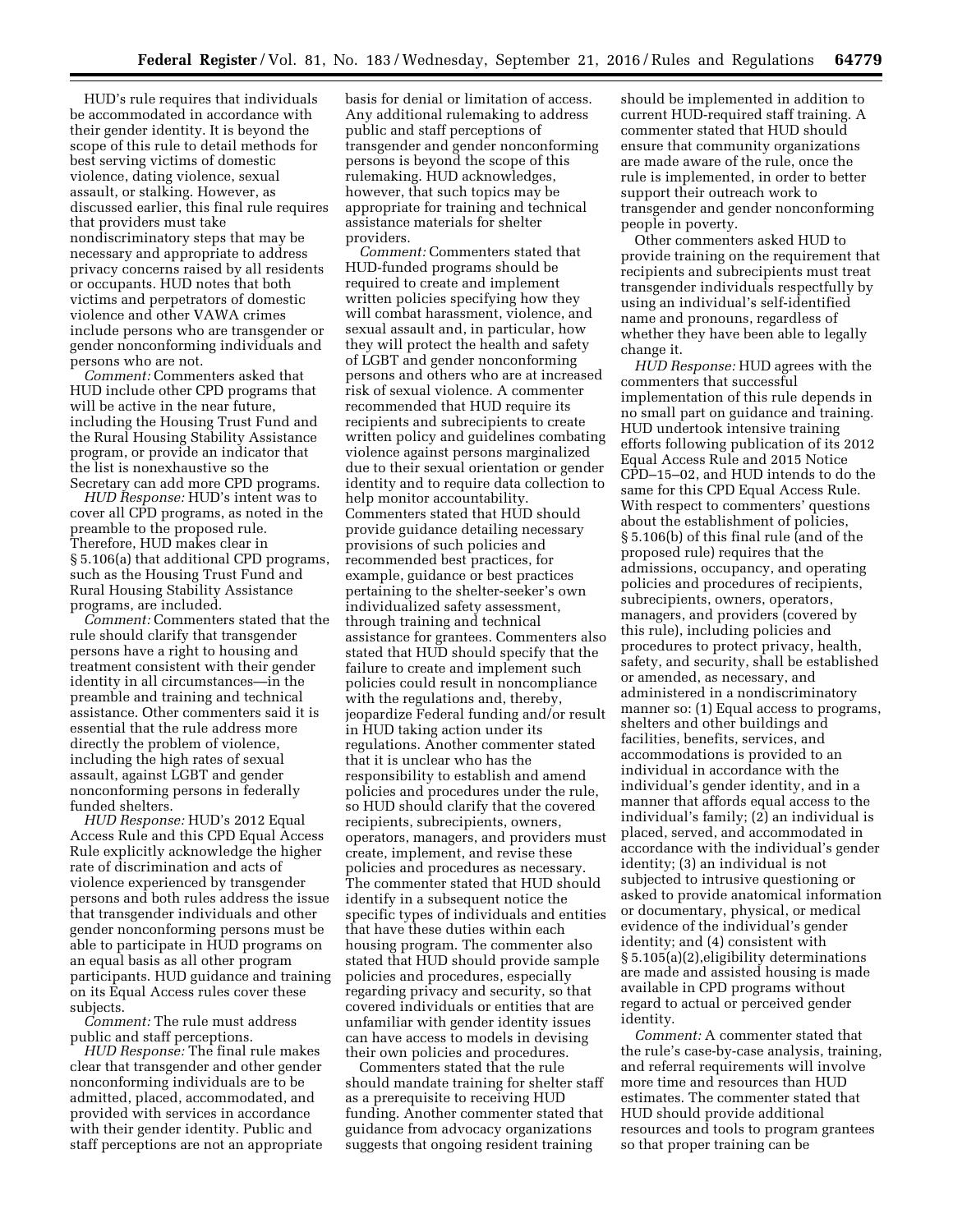conducted, particularly for small grantees with limited resources.

*HUD Response:* As discussed earlier, this final rule eliminates the provision regarding a case-by-case analysis. As HUD noted in response to the preceding comment, HUD will undertake training and provide training and guidance to assist recipients and subrecipients under the CPD programs covered by this rule.

*Comment:* Commenters stated that they support the elimination of the inquiries prohibition provision for the following reasons: (1) The prohibition would likely cause confusion in the context of applying § 5.106, as it may be construed to prohibit any discussion of gender identity and (2) it appears to prohibit the routine and voluntary collection of demographic data regarding sexual orientation and gender identity for purposes of program evaluation—and, while an inquiry regarding sexual orientation or gender identity may constitute discrimination or be evidence of discrimination under the rule, inquiries for legitimate and nondiscriminatory purposes should be permitted. Commenters stated that they supported the removal of the prohibition to the extent that the final rule is clear that shelter and housing providers can only inquire about an applicant's or resident's sexual orientation and gender identity for lawful purposes; for example, to determine unit size and as part of the routine and voluntary collection of demographic data concerning sexual orientation and gender identity for program evaluation, so long as the data is collected and used for nondiscriminatory purposes in a nondiscriminatory fashion. A commenter stated, in support of removing the prohibition, and providing suggested language, that they urged HUD to require that specific protocols be put in place to protect the confidentiality of information about sexual orientation or transgender status.

*HUD Response:* HUD is committed to ensuring the safety and privacy of all individuals, including transgender and gender nonconforming individuals, in CPD programs. In the proposed rule, HUD expressed its intent in proposing the removal of the inquiries prohibition. HUD emphasized that it would only permit recipients or subrecipients to inquire about a person's sexual orientation or gender identity for lawful, nondiscriminatory purposes. In the final rule, to prohibit inappropriate inquiries related to gender identity, HUD included language in § 5.106(b) stating that it would be inappropriate to subject individuals to intrusive questioning or

ask them to provide anatomical information or documentary, physical, or medical evidence of the individual's gender identity. In addition, as noted previously in this preamble, CPD previously issued guidance, ''Appropriate Placement for Transgender Persons in Single-Sex Emergency Shelters and Other Facilities'' (Notice CPD–15–02, Feb. 20, 2015), which outlines best practices for appropriate and inappropriate inquiries related to sex and provides guidance, and recommends staff training, on addressing safety or privacy concerns. HUD intends to issue further guidance in connection with the issuance of this final rule.

*Comment:* A commenter stated, citing recommended guidance and model policies, that Massachusetts prohibits gender-based inquiries only in cases where shelter guests are perceived as transgender, suggesting that implementation of the proposed rule would be possible without removing the prohibition.

*HUD Response:* As noted in HUD's proposed rule, removal of the inquiries prohibition would allow temporary, emergency shelters and other facilities with physical limitations or configurations that require and are permitted to have shared sleeping quarters or shared bathing facilities to ask the individual's gender identity, and it would permit inquiries of the individual's gender identity and sexual orientation to determine the number of bedrooms to which a household is entitled. This is an inquiry that could be asked of all individuals, and not solely of those who are perceived to be transgender. Further, as HUD has stated, removal of the inquiries prohibition also reaffirms that HUD permits mechanisms for voluntary and anonymous reporting of sexual orientation or gender identity for compliance with data collection requirements of State and local governments or Federal assistance programs.

*Comment:* Commenters stated that the rule should expressly prohibit program staff from asking individuals questions about their anatomy, medical procedures, or medical history or making requests for identity documents or other documentation of gender as a precondition for being housed consistent with their gender identity,

*HUD Response:* Although the final rule removes the provision of § 5.105 that prohibited inquiries into an individual's sexual orientation or gender identity for purposes of facilitating providers' compliance with the requirement of § 5.106 that an individual is to be admitted, placed,

accommodated, and provided services in accordance with the individual's gender identity, HUD agrees with commenters that transgender and gender nonconforming individuals should not be required to answer invasive questions about their anatomy or medical history in order to be accommodated and provided services in CPD programs. To address this concern, HUD has revised § 5.106(b) to prohibit intrusive questions related to gender identity and prohibit requests for anatomical information and requests for documentary, physical, or medical evidence.

*Comment:* Commenters recommend that HUD emphasize in the preamble, and in training and technical assistance, the importance of protecting the privacy of information related to a shelter seeker's sexual orientation and gender identity. A commenter stated that transgender people in particular face serious risks of danger, including verbal harassment and physical assault, when their transgender status or gender identity is revealed without their consent. The commenter said that steps to keep a shelter seeker's sexual orientation and/or gender identity confidential include, without limitation: (1) Safeguarding all documents and electronic files, (2) containing this information and having conversations about these topics in private to prevent disclosure, (3) establishing explicit nondiscrimination provisions, (4) ensuring safe environments in programs and shelters, (5) implementing rigorous confidentiality safeguards, and (6) ensuring that shelter staff members receive appropriate training. The commenter said that successful implementation of these important requirements will facilitate the collection of much needed data, allowing HUD to better determine the populations its programs serve, their needs and consumer experiences, and their use of programs and facilities.

*HUD Response:* Many of CPD's programs that govern temporary, emergency shelters and other buildings and facilities impose strict confidentiality requirements to ensure the privacy of individuals that are housed in these facilities. (See §§ 574.440, 576.500(x), 578.103(b) and  $(d)(2)$ , and 578.23 $(c)(4)(i)$ .) This final rule requires that privacy be considered in adopting admissions, occupancy, and operating policies and procedures in § 5.106(b) and provides that shelters and other buildings and facilities take nondiscriminatory steps that may be necessary and appropriate to address privacy concerns raised by residents or occupants in § 5.106(c). Further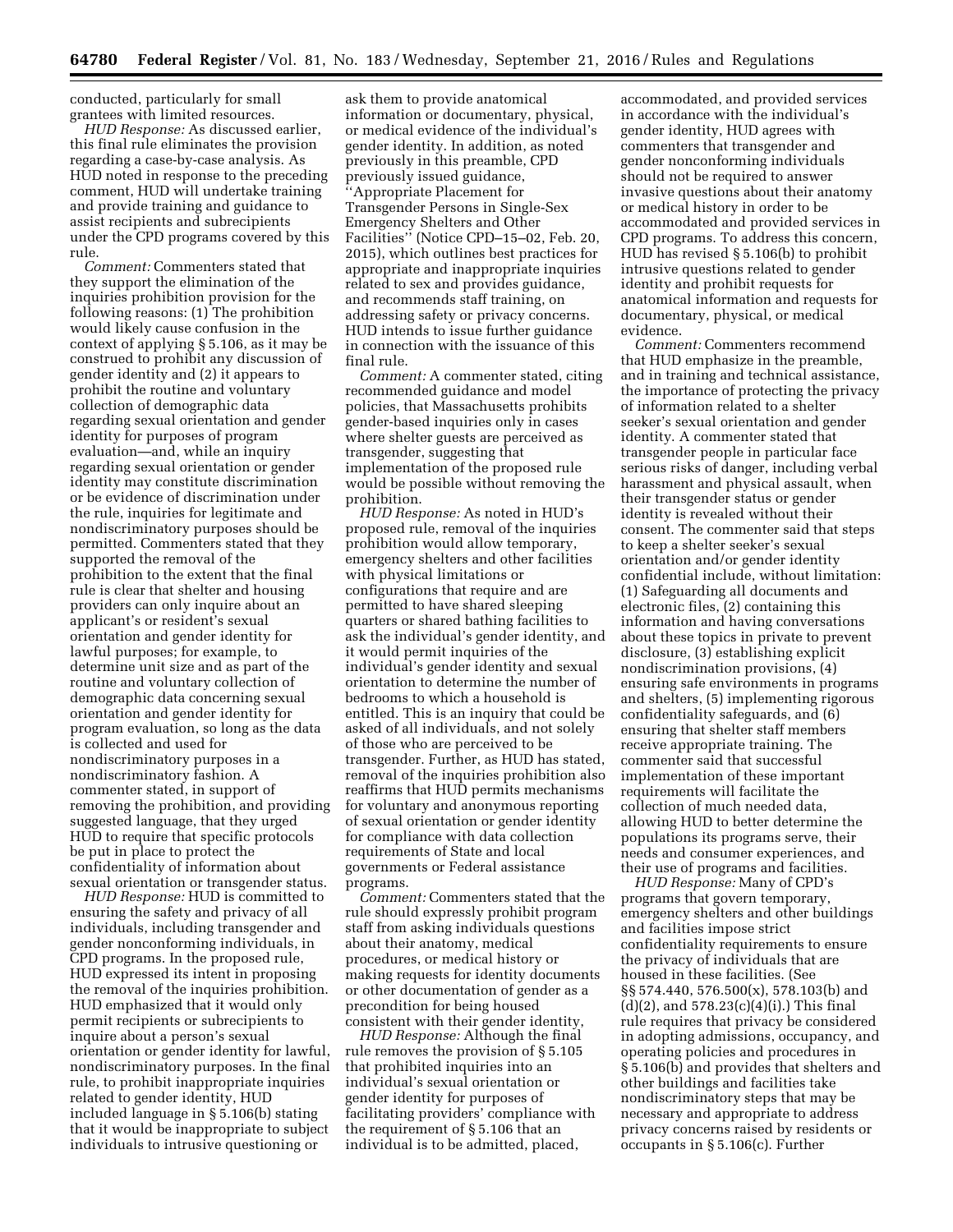guidance will address privacy and confidentiality in data collection.

*Comment:* Commenters stated that HUD should clarify in the preamble to the final rule, and in training and technical assistance to its field staff, that inquiries that are used to limit the provision of shelters or housing, to harass an individual, or to further any other discriminatory purpose fall under the prohibition on discrimination. Commenters stated that, by contrast, HUD should state clearly in those areas that the routine and voluntary collection of demographic information from all clients or program participants is permissible, so long as it is collected and used in a nondiscriminatory fashion.

*HUD Response:* HUD appreciates the commenters raising this issue and will address this issue in guidance. HUD reiterates that conduct that violates the rule may also violate the Fair Housing Act if the facility is subject to the Fair Housing Act's nondiscrimination requirements and the conduct is because of race, color, religion, national origin, familial status, sex, or disability.

#### **IV. Findings and Certifications**

## *Regulatory Review—Executive Order 12866 and 13563*

Executive Orders 12866 and 13563 direct agencies to assess all costs and benefits of available regulatory alternatives and, if regulation is necessary, to select regulatory approaches that maximize net benefits (including potential economic, environmental, public health, and safety effects; distributive impacts; and equity). Under Executive Order 12866 (Regulatory Planning and Review), a determination must be made on whether a regulatory action is significant and, therefore, subject to review by the Office of Management and Budget (OMB) in accordance with the requirements of the order. Executive Order 13563 emphasizes the importance of quantifying both costs and benefits, reducing costs, harmonizing rules, and promoting flexibility. A determination was made that this final rule is a ''significant regulatory action'' as defined in section 3(f) of Executive Order 12866 (although not economically significant, as provided in section 3(f)(1) of that order).

This final rule is consistent with Administration policy in its direction that providers in all CPD programs must ensure that their policies and procedures to protect privacy, health, safety, and security are administered so that equal access is provided to HUD programs in accordance with an

individual's gender identity. This final rule also clarifies how temporary, emergency shelters and other buildings and facilities with physical limitations or configurations that require and are permitted to have shared sleeping quarters or shared bathing facilities comply with the requirement that equal access be provided to programs, buildings, facilities, services, benefits, and accommodations in accordance with an individual's gender identity. This clarification will benefit clients accessing CPD-funded programs, including those with temporary, emergency shelters and other buildings and facilities, by assuring that all clients receive equal access and will benefit the CPD-funded facilities by making compliance with HUD's equal access requirements easier.

These requirements benefit all occupants by ensuring that providers understand that they need to be responsive to individual health, safety, security, and privacy concerns, while ensuring that they do not take any discriminatory steps to address these concerns. This final rule also amends the definition of gender identity and sexual orientation in § 5.100 to clarify the difference between actual and perceived gender identity, which is necessary to the adoption of § 5.106, and to reflect recent changes in the definition of sexual orientation that uses updated terminology but does not expand the coverage of the term. This final rule eliminates the prohibition on inquiries relating to sexual orientation or gender identity in § 5.105(a)(2)(ii). Both of these changes make it easier for recipients and subrecipients of CPD funding, as well as owners, operators, and managers of shelters, buildings, and other facilities, and providers of services funded by CPD programs to comply with the requirements of both §§ 5.105(a)(2)(i) and 5.106.

## *Regulatory Flexibility Act*

The Regulatory Flexibility Act (RFA) (5 U.S.C. 601 *et seq.*) generally requires an agency to conduct a regulatory flexibility analysis of any rule subject to notice and comment rulemaking requirements, unless the agency certifies that the rule will not have a significant economic impact on a substantial number of small entities. Approximately 4,000 providers participating in the CPD programs covered by this rule are small organizations, but the rules requirement that organizations maintain records will be limited. Organizations are already required to maintain up-to-date policies and procedures in accordance with HUD guidance and regulations. The only change is that all CPD programs

must now maintain records of prior policies and procedures for up to 5 years from when they make changes to comply with these requirements. HUD believes that these limited recordkeeping requirements on small organizations are reasonable to ensure equal access to CPD programs, facilities, services, benefits, and accommodations in accordance with an individual's gender identity. Accordingly, for the foregoing reasons, the undersigned certifies that this rule will not have a significant economic impact on a substantial number of small entities.

#### *Paperwork Reduction Act*

In accordance with the Paperwork Reduction Act of 1995 (44 U.S.C. 3501– 3520), an agency may not conduct or sponsor, and a person is not required to respond to, a collection of information, unless the collection displays a currently valid OMB control number. The information collection requirements for the CPD programs impacted by this rule—HOME, CDBG (State and entitlement), HOPWA, ESG, and CoC have been approved by OMB and assigned OMB control numbers 2506– 0171, 2506–0085, 2506–0077, 2506– 0133, 2506–0089, and 2506–0199. The information collection requirements for CPD's Housing Trust Fund and Rural Housing Stability Assistance programs will be included when those programs are implemented.

### **Environmental Impact**

This rule sets forth nondiscrimination standards. Accordingly, under 24 CFR 50.19(c)(3), this rule is categorically excluded from environmental review under the National Environmental Policy Act of 1969 (42 U.S.C. 4321).

#### *Executive Order 13132, Federalism*

Executive Order 13132 (entitled ''Federalism'') prohibits an agency from publishing any rule that has federalism implications if the rule either: (i) imposes substantial direct compliance costs on State and local governments and is not required by statute or (ii) preempts State law, unless the agency meets the consultation and funding requirements of section 6 of the Executive order. This rule does not have federalism implications and would not impose substantial direct compliance costs on State and local governments or preempt State law within the meaning of the Executive order.

#### *Unfunded Mandates Reform Act*

Title II of the Unfunded Mandates Reform Act of 1995 (2 U.S.C. 1531– 1538) (UMRA) establishes requirements for Federal agencies to assess the effects